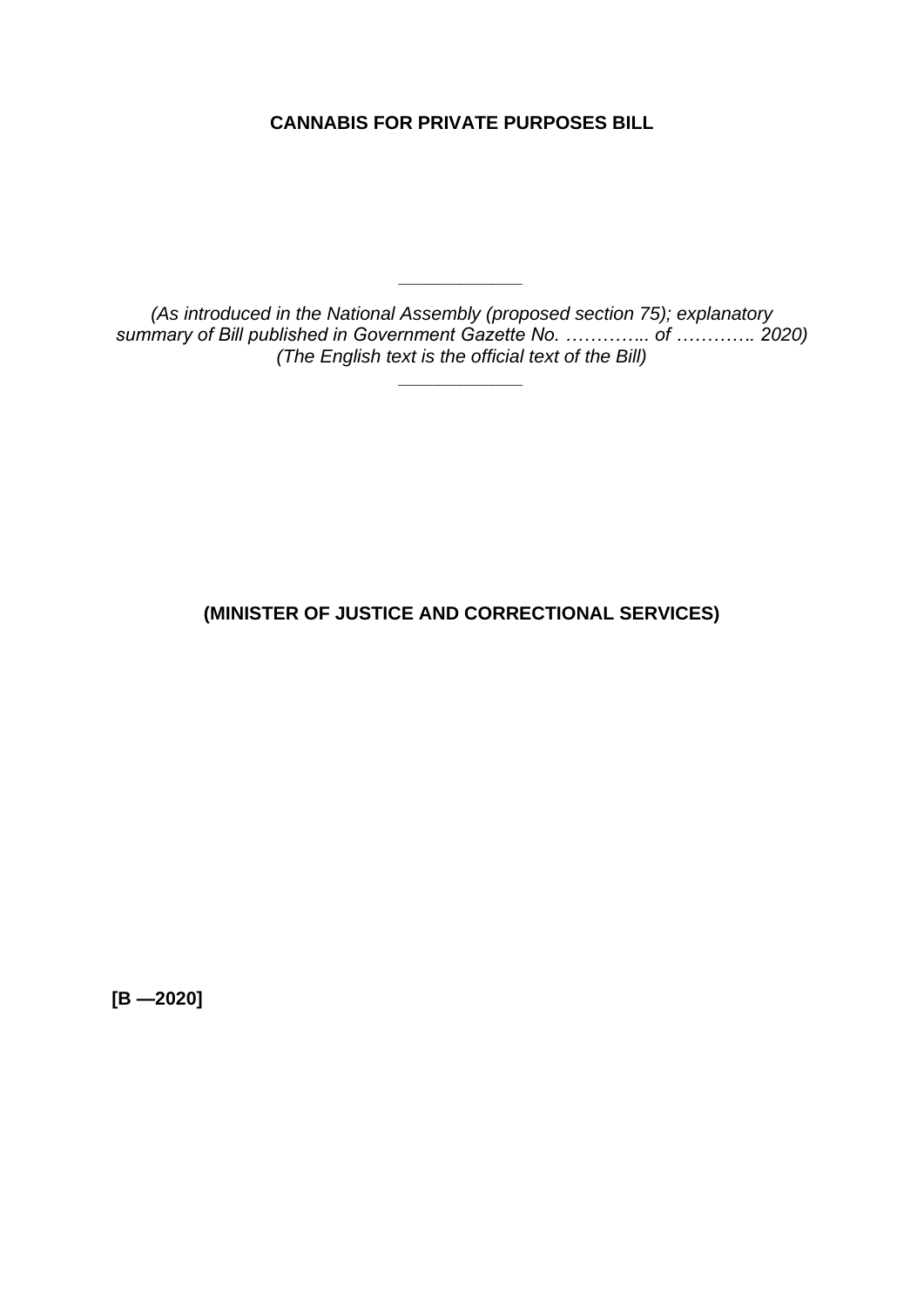#### **BILL**

**To—**

- **\* respect the right to privacy of an adult person to possess cannabis plant cultivation material; to cultivate a prescribed quantity of cannabis plants; to possess a prescribed quantity of cannabis; and to consume cannabis;**
- **\* regulate the possession of cannabis plant cultivation material; the cultivation of cannabis plants; the possession of cannabis; and the consumption of cannabis by an adult person;**
- **\* protect adults and children against the harms of cannabis;**
- **\* provide for the expungement of criminal records of persons convicted of possession or use of cannabis;**
- **\* delete and amend provisions of certain laws; and**
- **\* provide for matters connected therewith.**

**PARLIAMENT** of the Republic of South Africa enacts as follows:—

## **ARRANGEMENT OF SECTIONS**

#### *Sections*

- 1. Definitions and interpretation
- 2. Prescribed quantities for personal use by adult person
- 3. Cultivation offences
- 4. Cannabis offences
- 5. Consumption offences
- 6. Offences involving a child
- 7. Penalties
- 8. Expungement of criminal records of persons convicted of possession or use of cannabis
- 9. Regulations
- 10. Repeal or amendment of laws
- 11. Short title and commencement

2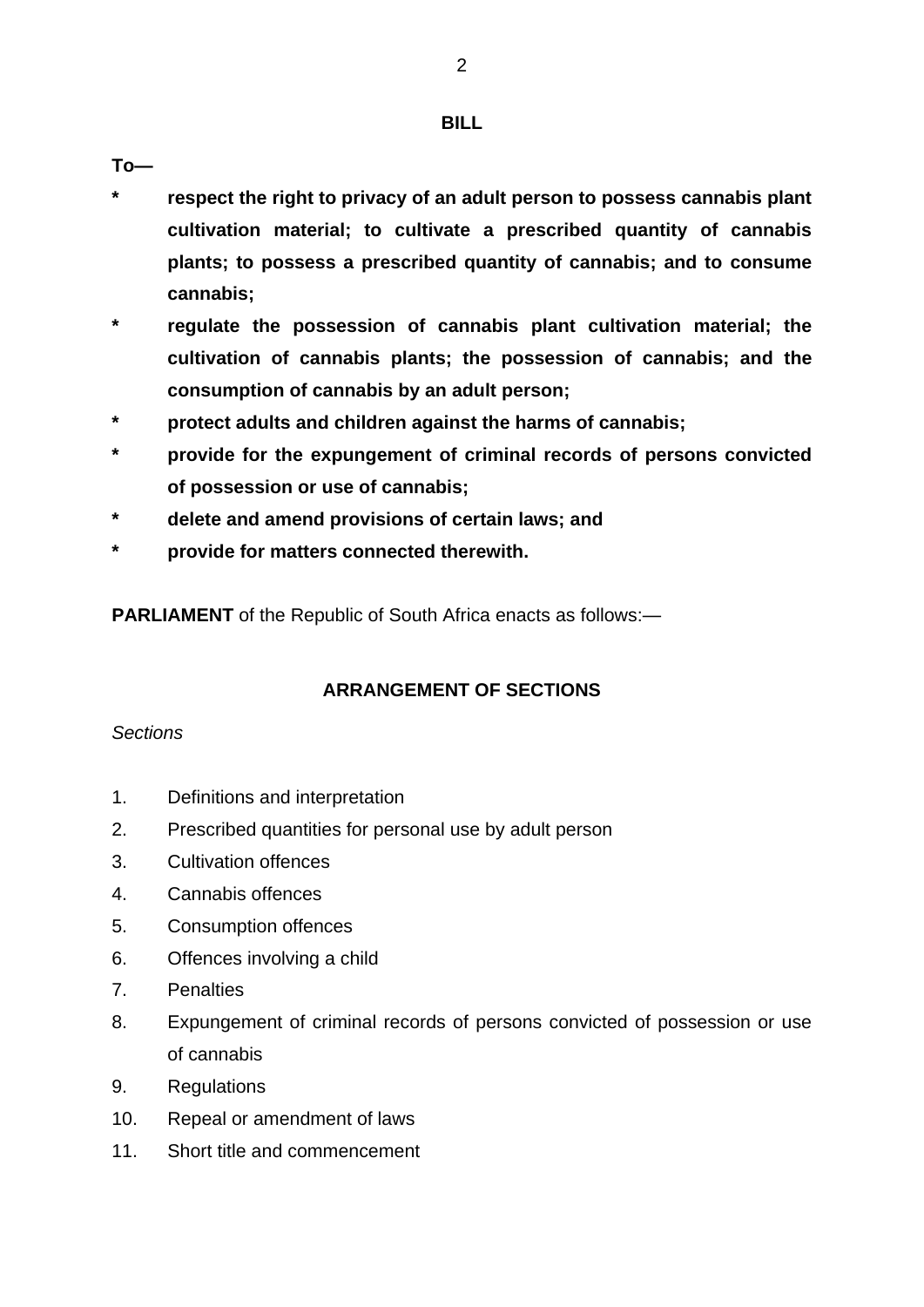#### **Schedule 1**

Cannabis plant equivalent

#### **Schedule 2**

Cannabis equivalent

#### **Schedule 3**

Prescribed quantity

#### **Schedule 4**

Trafficable and commercial quantities

#### **Schedule 5**

Laws repealed or amended

#### **Definitions and interpretation**

**1.** (1) In this Act, unless the context indicates otherwise—

"**adult person**" means a person who is 18 years or older;

ʺ**cannabis**ʺ means—

(*a*) the flowering or fruiting tops and the leaves of a cannabis plant that have been separated from the plant, but excludes any seed, seedling, the stalk and branches without any leaf, fruit or flower, and the roots of a cannabis plant; and

(*b*) any substance which contains THC,

and fresh cannabis, dried cannabis and cannabis concentrate, are classes of cannabis;

"**cannabis concentrate**" means cannabis that has undergone a process to concentrate the THC content, and cannabis solid concentrates and cannabis liquid concentrates are classes of cannabis concentrate;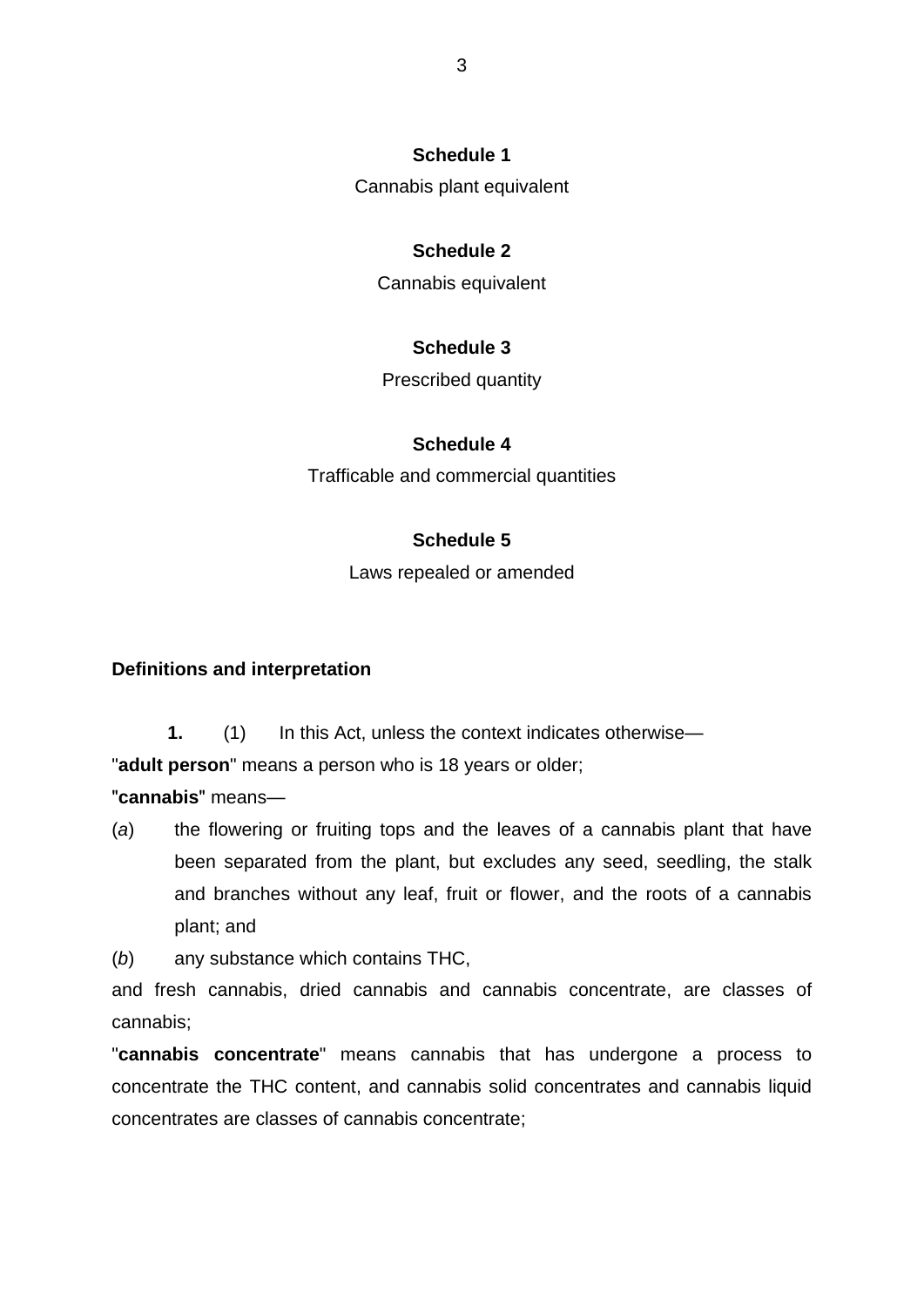"**cannabis equivalent**" means a quantity referred to in Column 2 of Schedule 2, in respect of any class of cannabis referred to in Column 1 of that Schedule which is deemed to be equivalent to one gram of dried cannabis;

"**cannabis plant**" means a plant of the genus *Cannabis*, but excludes hemp, and for purposes of this Act, an immature cannabis plant and a flowering cannabis plant are classes of a cannabis plant;

"**cannabis plant cultivation material**" means seeds of a cannabis plant and seedlings;

"**cannabis plant equivalent**" means a quantity referred to in Column 2 of Schedule 1, in respect of any class of cannabis plant referred to in Column 1 of that Schedule which is deemed to be equivalent of one flowering cannabis plant;

"**cannabis product**" means anything that is intended for human or animal consumption which contains THC or any other phytocannabinoid found in a cannabis plant;

"**child**" means a person who is under the age of 18 years;

"**Children's Act, 2005**" means the Children's Act, 2005 (Act No. 38 of 2005);

**"commercial quantity**" means for purposes of the sections referred to in Column 1 of Schedule 4, the quantity that exceeds—

(*a*) the quantity of any flowering cannabis plant or its cannabis plant equivalent; or

(*b*) the quantity of any dried cannabis or its cannabis equivalent,

respectively, referred to in Column 3 of that Schedule;

"**consumption**" or "**consume**" means to smoke, eat, drink or otherwise to selfadminister cannabis;

"**cultivate**" includes to plant, propagate, nurture, tend, grow or harvest a cannabis plant and "**cultivation**" has a corresponding meaning;

"**deal in**" means to provide for consideration, receive for consideration, sell, buy, offer for sale, offer to purchase, import, advertise for sale, have in possession for the purposes of sale, export and any other conduct to facilitate selling;

"**dried cannabis**" means the flowering or fruiting tops and the leaves of a cannabis plant that have been separated from the plant and that have been subjected to a drying process;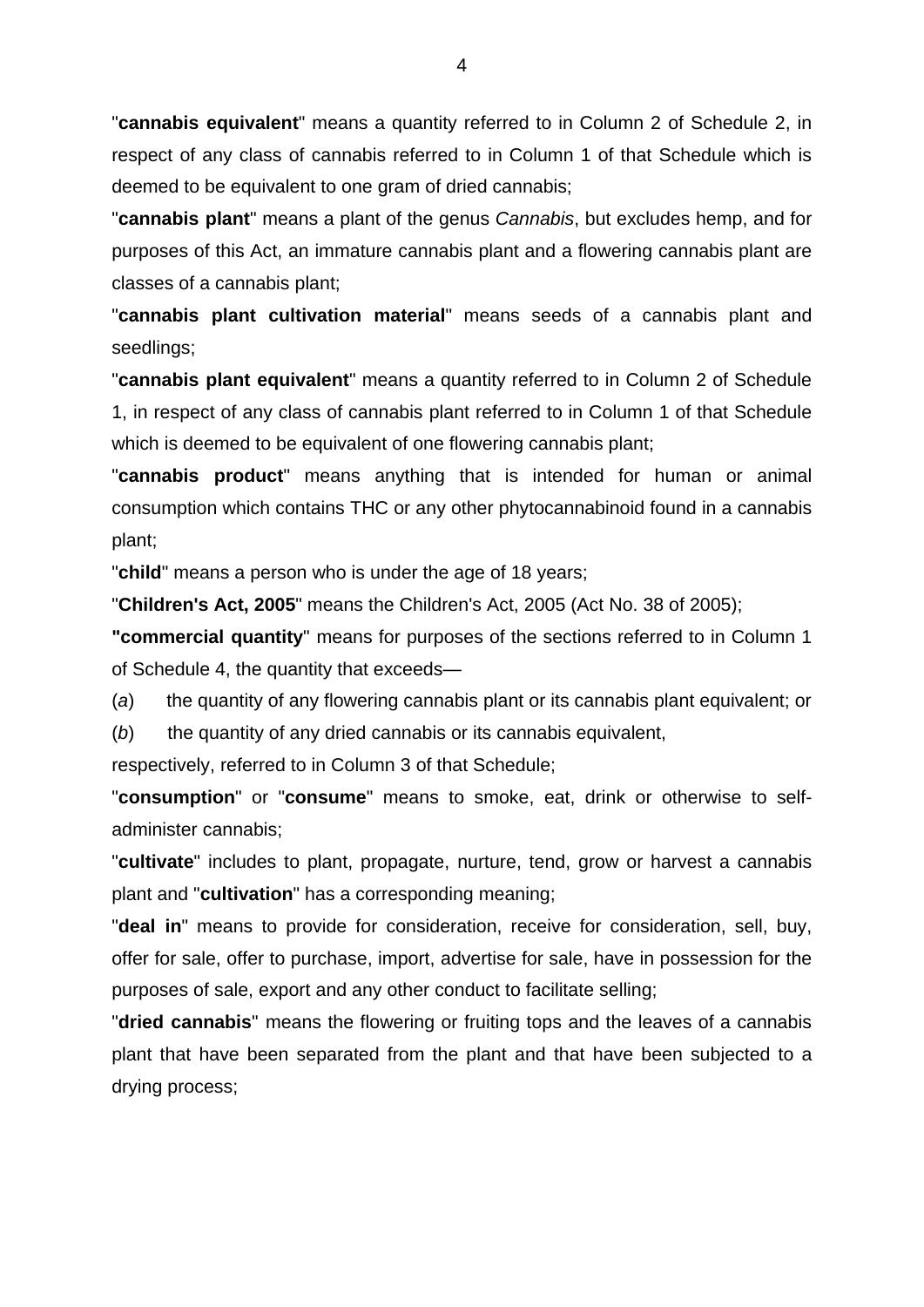"**dwelling**" means any part of a formal or informal structure that is occupied as a residence, or any part of a structure or outdoor living area that is accessory to, and used principally for the purposes of, a residence;

"**flowering cannabis plant**" means the gametophytic or reproductive state of a cannabis plant in which the plant produces flowers, trichomes and cannabinoids characteristic of cannabis;

"**fresh cannabis**" means the flowering or fruiting tops and the leaves of a cannabis plant that have been separated from the plant and that has not been subjected to a drying process;

"**guardian**" means a guardian referred to in section 1 of the Children's Act, 2005;

"**harvest**" means to obtain and process cannabis from a cannabis plant;

"**hemp**" means a plant of the genus *Cannabis* which—

- (*a*) has a concentration of THC in the leaves and flowering heads that does not exceed the percentage as may be prescribed in terms of; and
- (*b*) is cultivated under authority of,

a law that regulates its cultivation;

"**immature cannabis plant**" means a non-flowering cannabis plant that is—

(a) taller than 15 centimetres; or

(b) wider than 15 centimetres,

measured according to the criteria prescribed by regulation;

"**Minister**" means the Cabinet member responsible for the administration of justice;

**"National Road Traffic Act, 1996**" means the National Road Traffic Act, 1996 (Act No. 93 of 1996);

"**personal use**" means for the exclusive use of an adult person;

"**possess in private**" for purposes of section 2(1)(*c*) and (*e*), means to keep, store, transport or be in control of cannabis or a cannabis plant, respectively, in a manner that conceals it from public view;

"**prescribed quantity**" means for purposes of the sections referred to in Column 1 of Schedule 3, the quantity that does not exceed—

- (*a*) the quantity of cannabis plant cultivation material;
- (*b*) the quantity of any flowering cannabis plant or its cannabis plant equivalent; or
- (*c*) the quantity of any dried cannabis or its cannabis equivalent,

respectively, referred to in Column 2 of that Schedule;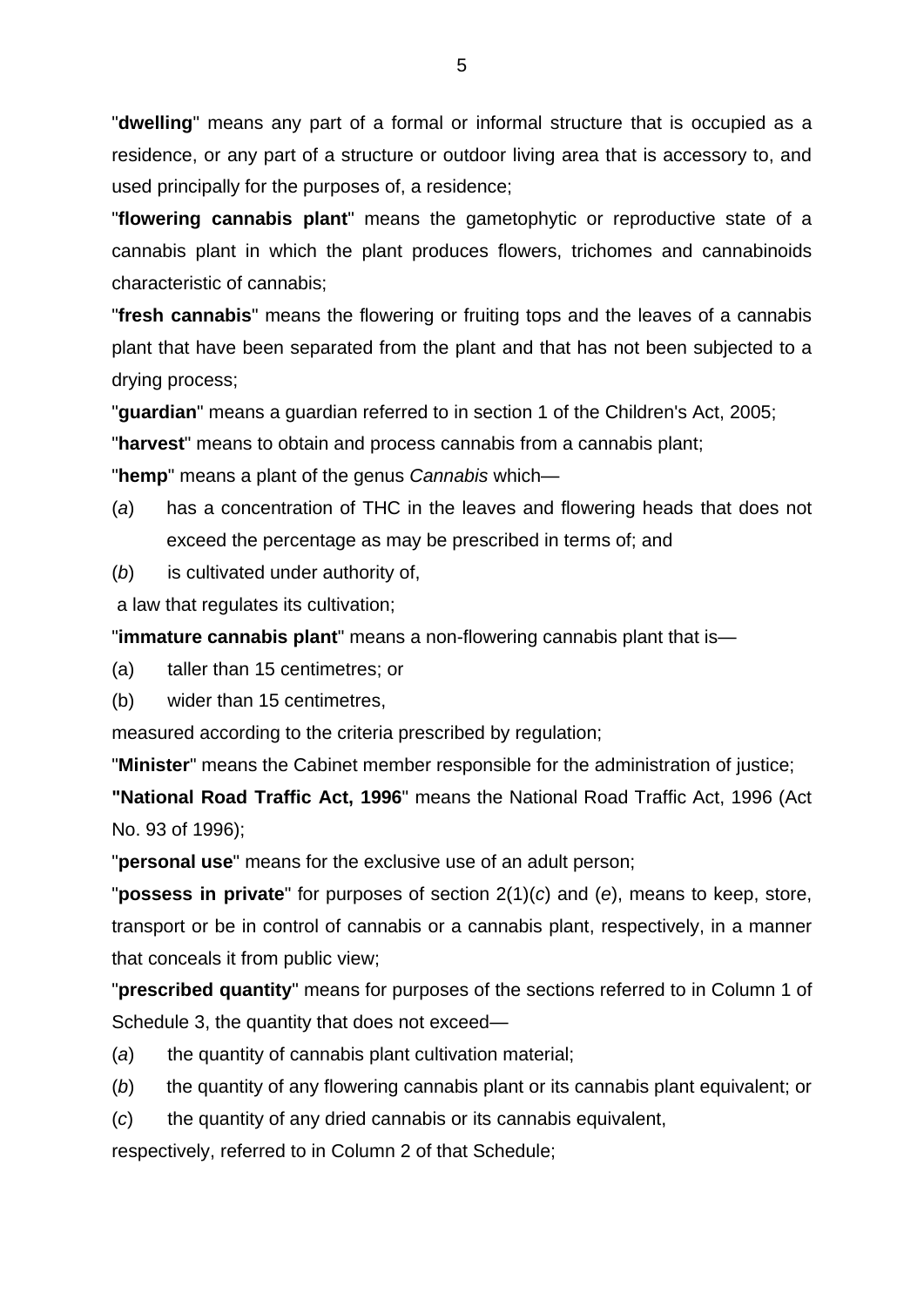"**private place**" means any place, including a building, house, room, shed, hut, tent, mobile home, caravan, boat or land or any portion thereof, to which the public does not have access as of right;

"**public place**" means any place to which the public has access as of right;

"**public road**" means a "public road" as defined in section 1 of the National Road Traffic Act, 1996;

"**remuneration**" means any form of compensation, gift, reward, favour or benefit; "**seedling**" means a non-flowering cannabis plant that is not—

(a) taller than 15 centimetres; or

(b) wider than 15 centimetres,

measured according to the criteria prescribed by regulation;

"**smoke**" means to inhale or exhale the smoke produced by ignited cannabis or holding or otherwise having control of ignited cannabis or any device or object that contains ignited cannabis;

"**THC**" means (-)-trans-delta-9-tetrahydrocannabinol;

"**this Act**" includes the regulations;

"**trafficable quantity**" means for purposes of the sections referred to Column 1 of Schedule 4, the quantity that exceeds—

(*a*) the quantity of any flowering cannabis plant or its cannabis plant equivalent; or

(*b*) the quantity of any dried cannabis or its cannabis equivalent,

respectively, referred to in Column 2 of that Schedule; and

"**vehicle**" means a "vehicle" as defined in section 1 of the National Road Traffic Act, 1996.

(2) Sections 3(1), (4), (5), (6), (7) and (8) and 4(1), (2), (4) and (5) of this Act do not apply to any person who is permitted or authorised in terms of any other Act of Parliament to—

- (*a*) deal in cannabis plant cultivation material, cannabis plants, cannabis or a cannabis product; or
- (*b*) cultivate cannabis plants.

#### **Prescribed quantities for personal use by adult person**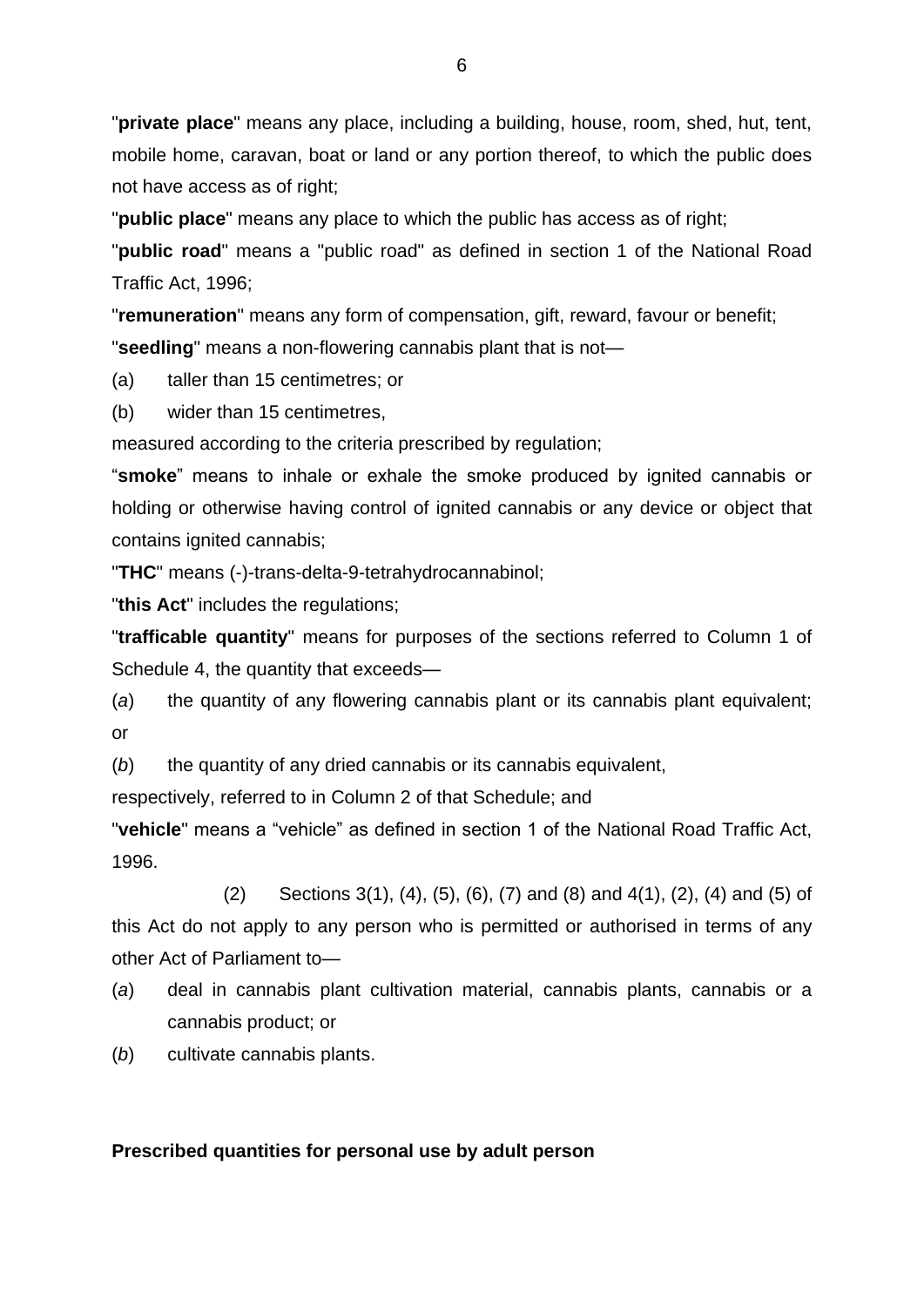**2.** (1) Subject to this Act, an adult person may for personal use—

- (*a*) possess the prescribed quantity of cannabis plant cultivation material;
- (*b*) cultivate the prescribed quantity of cannabis plants in a private place;
- (*c*) possess in private, the prescribed quantity of cannabis in a public place;
- (*d*) possess the prescribed quantity of cannabis in a private place; and
- (*e*) possess in private, the prescribed quantity of cannabis plants in a public place.

(2) Subject to this Act, an adult person may consume cannabis in a private place.

(3) Subject to this Act, an adult person may without the exchange of remuneration provide to, or obtain from, another adult person, for personal use the prescribed quantity of —

- (*a*) cannabis plant cultivation material;
- (*b*) cannabis plants; and
- (*c*) cannabis.

#### **Cultivation offences**

- **3.** (1) An adult person who in a private place, cultivates―
- (*a*) more than the prescribed quantity, contemplated in section 2(1)(*b*), but less than a trafficable quantity of cannabis plants, is guilty of a Class C offence;
- (*b*) a trafficable quantity of cannabis plants, is guilty of a Class B offence; or
- (*c*) a commercial quantity of cannabis plants, is guilty of a Class A offence.

(2) An adult person who cultivates a cannabis plant at any place and who fails to—

- (*a*) take reasonable measures to ensure that the cannabis plant is inaccessible to a child; or
- (*b*) comply with any requirement or standard regarding the cultivation of cannabis plants in a private place for personal use as prescribed by regulation,

is guilty of a Class C offence.

7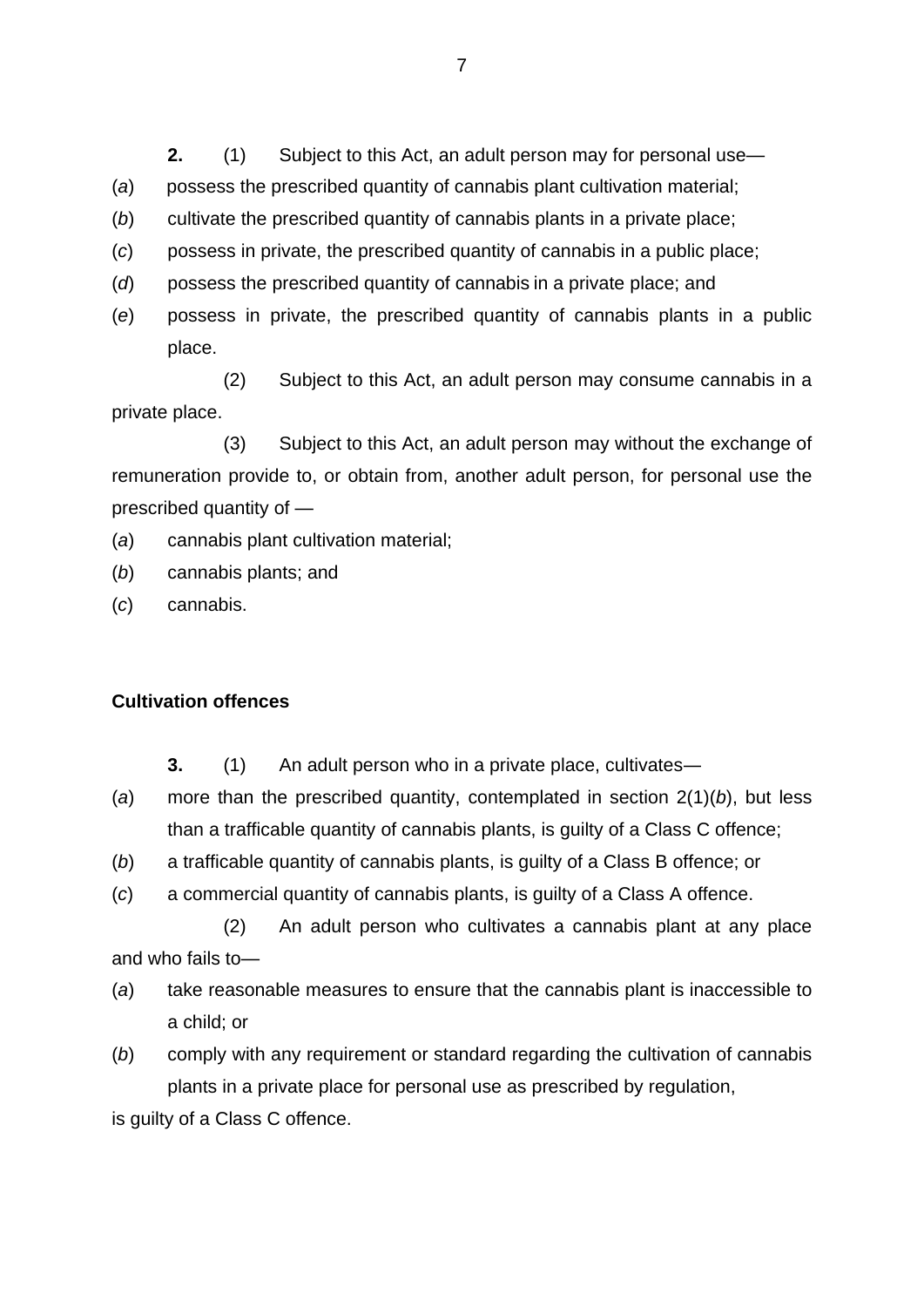(3) An adult person who cultivates a cannabis plant in a public place, is guilty of a Class B offence.

(4) An adult person who provides to, or obtains from, an adult person without the exchange of remuneration―

- (*a*) a quantity that exceeds the prescribed quantity contemplated in section 2(3)(*b*), but which is less than a trafficable quantity of cannabis plants, is guilty of a Class C offence;
- (*b*) a trafficable quantity of cannabis plants, is guilty of a Class B offence; or
- (*c*) a commercial quantity of cannabis plants, is guilty of a Class A offence.

(5) An adult person who is in possession in a public place of―

- (*a*) a quantity that exceeds the prescribed quantity, contemplated in section 2(1)(*e*), but which is less than a trafficable quantity of cannabis plants, is guilty of a Class C offence;
- (*b*) a trafficable quantity of cannabis plants, is guilty of a Class B offence; or
- (*c*) a commercial quantity of cannabis plants, is guilty of a Class A offence.

(6) (*a*) Any person who deals in an immature cannabis plant, is guilty of a Class C offence.

(*b*) Any person who deals in a flowering cannabis plant, is guilty of a Class A offence.

(7) Any person who deals in cannabis plant cultivation material, is guilty of a Class D offence.

(8) An adult person who provides to, or obtains from, an adult person without the exchange of remuneration a quantity that exceeds the prescribed quantity of cannabis plant cultivation material contemplated in section 2(3)(*a*), is guilty of a Class D offence.

(9) Any person who is in possession in a public place of cannabis plant cultivation material or a cannabis plant that is not concealed from public view, is guilty of a Class D offence.

#### **Cannabis offences**

**4.** (1) Any person who is in possession in a public place of―

8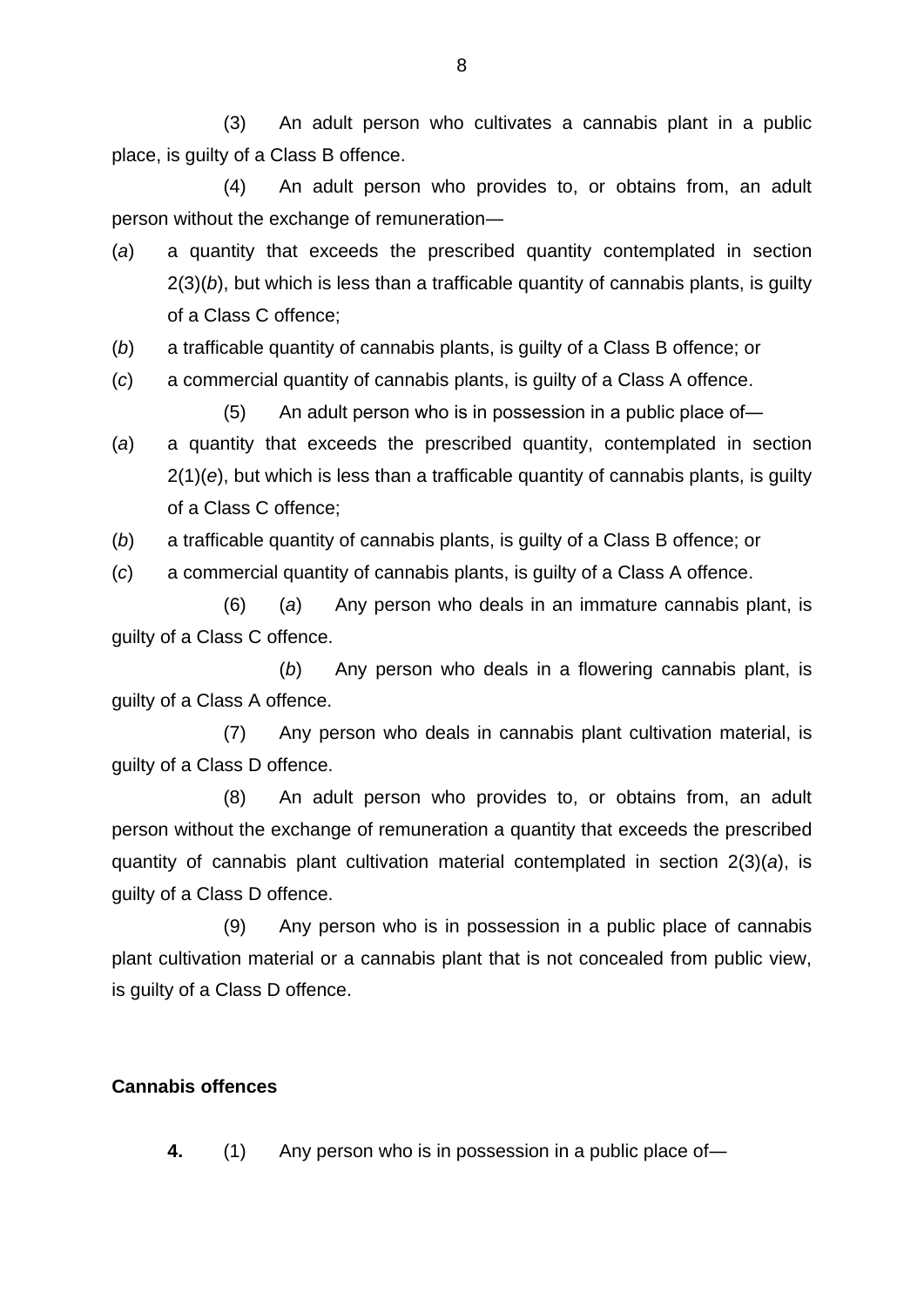- (*a*) a quantity that exceeds the prescribed quantity, contemplated in section 2(1)(*c*), but which is less than a trafficable quantity of cannabis, is guilty of a Class C offence;
- (*b*) a trafficable quantity of cannabis, is guilty of a Class B offence; or
- (c) a commercial quantity of cannabis, is guilty of a Class A offence.
	- (2) An adult person who is in possession in a private place of―
- (*a*) a quantity that exceeds the prescribed quantity, contemplated in section  $2(1)(d)$ , but which is less than a trafficable quantity of cannabis, is guilty of a Class C offence;
- (*b*) a trafficable quantity of cannabis, is guilty of a Class B offence; or
- (*c*) a commercial quantity of cannabis, is guilty of a Class A offence.
- (3) An adult person who is in possession of cannabis at any place and who—
- (*a*) fails to store such cannabis in a secure space that is inaccessible to a child; or
- (*b*) stores such cannabis in a manner that does not comply with any requirement or standard regarding the storing of cannabis prescribed by regulation,

is guilty of a Class C offence.

(4) An adult person who provides to or obtains from an adult person without the exchange of remuneration―

- (*a*) a quantity that exceeds the prescribed quantity, contemplated in section 2(3)(*c*), but which is less than a trafficable quantity of cannabis, is guilty of a Class C offence;
- (*b*) a trafficable quantity of cannabis, is guilty of a Class B offence; or
- (*c*) a commercial quantity of cannabis, is guilty of a Class A offence.
	- (5) Any person who deals in cannabis, is guilty of a Class A offence.

(6) An adult person who transports cannabis in a vehicle on a public road in a manner that does not comply with any requirement or standard regarding the transportation of cannabis that may be prescribed by regulation, is guilty of a Class C offence.

(7) Any person who is in possession in a public place of cannabis that is not concealed from public view, is guilty of a Class C offence.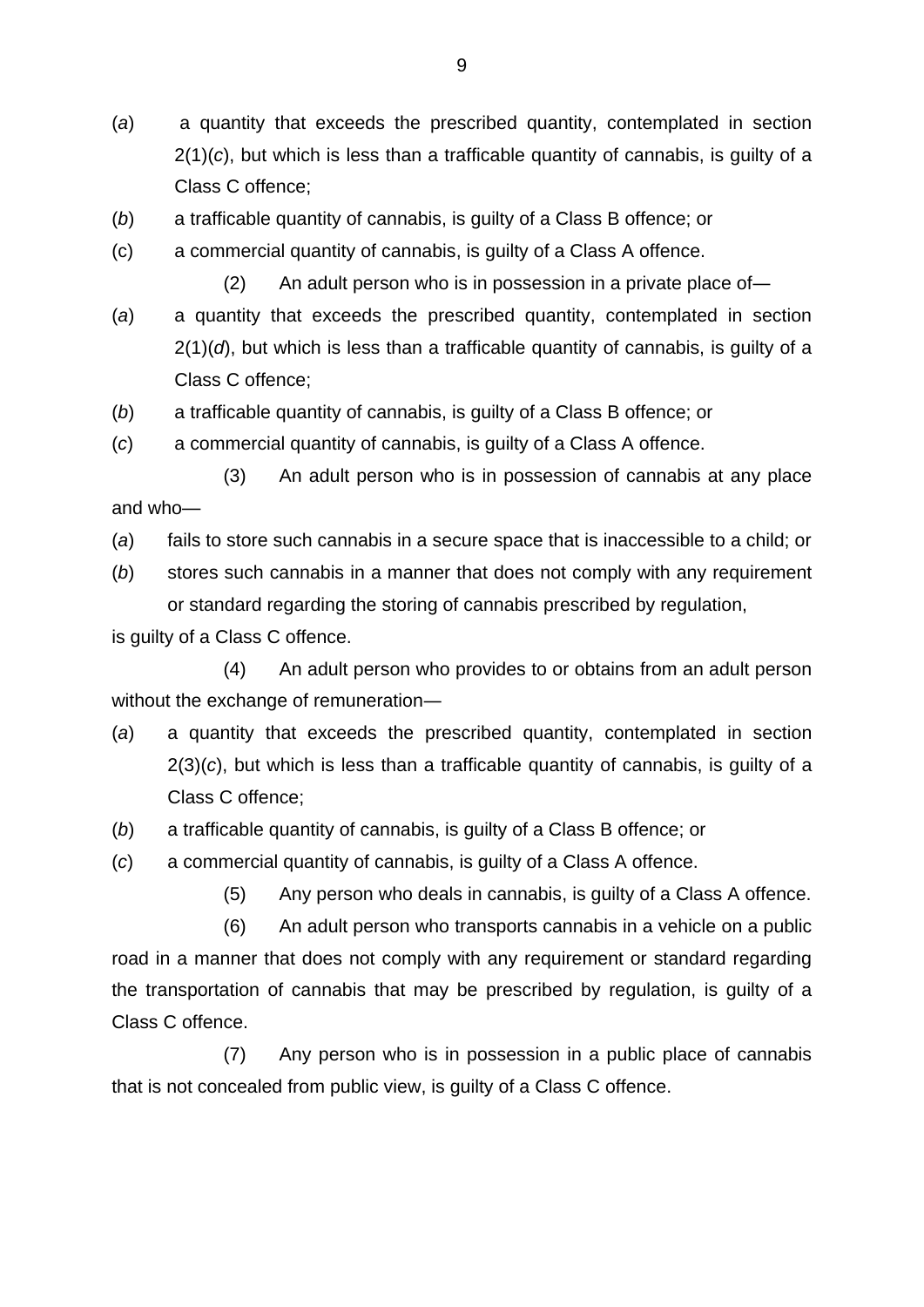#### **Consumption offences**

**5.** (1) Any person who smokes cannabis in a public place, is guilty of a Class D offence.

(2) Any person who smokes cannabis in the immediate presence of any non-consenting adult person, is guilty of a Class D offence.

(3) Any person who smokes cannabis in the immediate presence of a child, is guilty of a Class C offence.

(4) Any person who smokes cannabis in a private place—

- (*a*) within a distance prescribed by regulation from a window of, ventilation inlet of, doorway to or entrance into another place; or
- (*b*) forming part of any place where persons congregate within close proximity of one another and where the smoke is likely to cause a hindrance to any person at that place,

is guilty of a Class D offence.

(5) Any person who consumes cannabis in, at or near any place prescribed by regulation where the consumption of cannabis is prohibited, is guilty of a Class C offence.

(6) Any person who consumes cannabis in a vehicle on a public road, is guilty of a Class C offence.

#### **Offences involving a child**

**6.** (1) (*a*) The guardian of a child who permits a child—

- (i) to possess cannabis plant cultivation material or a cannabis plant;
- (ii) to deal in cannabis plant cultivation material or a cannabis plant;
- (iii) subject to paragraph (*b*), to cultivate a cannabis plant;
- (iv) to possess cannabis;
- (v) to deal in cannabis; or
- (vi) to consume cannabis,

is guilty of a Class D offence.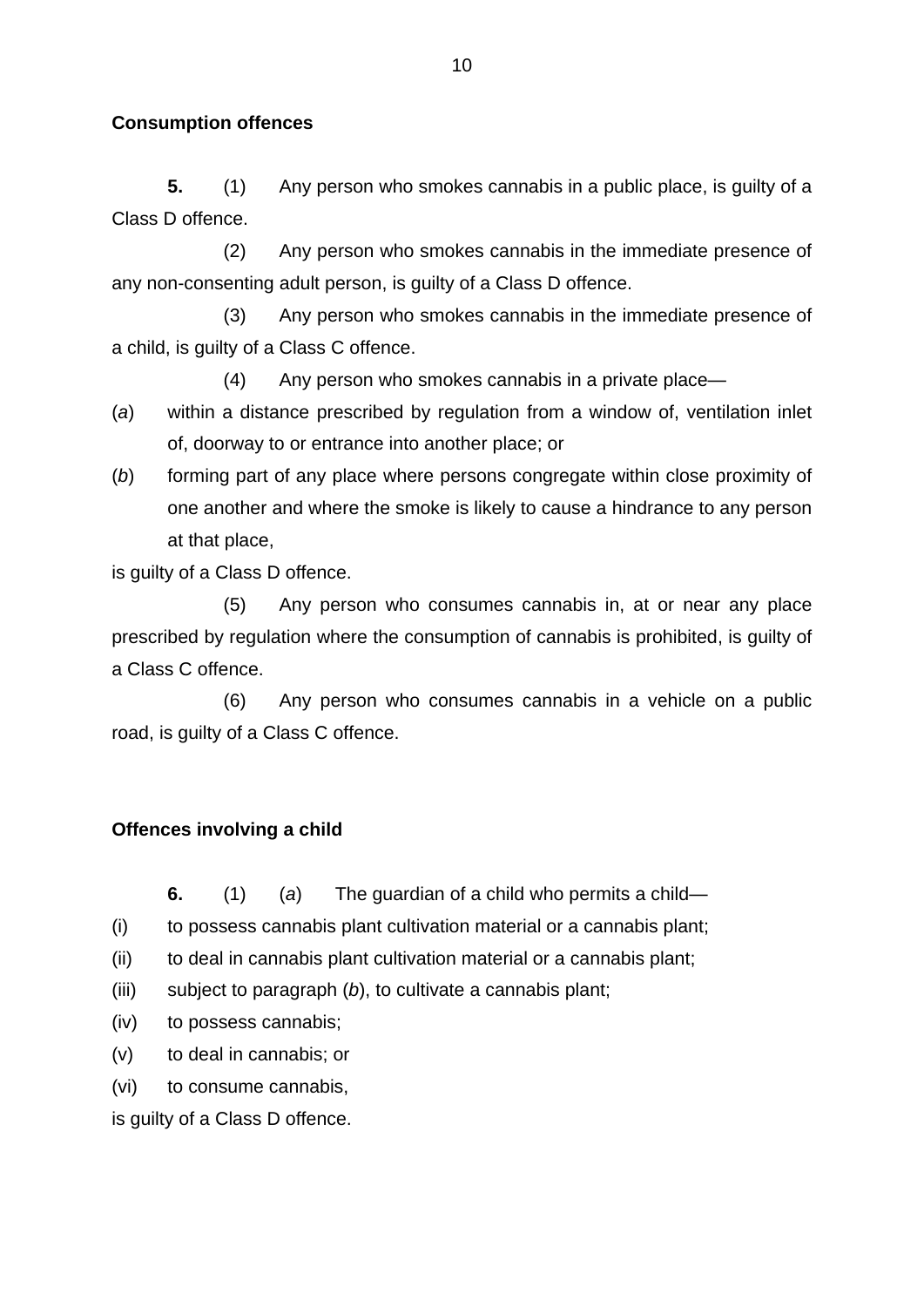(*b*) The prohibition referred to in paragraph (*a*)(iii), does not apply where the child assists with the cultivation of cannabis plants which the guardian of the child may lawfully possess for his or her personal use in a private place, in the presence and under the supervision of that guardian.

(2) Any person who engages a child, whether for remuneration to the child or a third person or not, to deal in—

(*a*) cannabis plant cultivation material;

(*b*) a cannabis plant; or

(*c*) cannabis,

is guilty of a Class A offence.

(3) Any person who provides to a child, whether for remuneration or not—

(*a*) cannabis plant cultivation material;

(*b*) a cannabis plant; or

(*c*) cannabis,

is guilty of a Class A offence.

(4) Subject to subsection (1)(*b*), an adult person who engages a child, whether for remuneration to the child or a third person or not, in the cultivation of a cannabis plant, is guilty of a Class A offence.

(5) Any person who administers cannabis to a child, is guilty of a Class A offence.

#### **Penalties**

**7.** (1) A person who is convicted of—

- (*a*) a Class A offence is liable on conviction to a fine or to imprisonment for a period not exceeding 15 years or to both a fine and such imprisonment;
- (*b*) a Class B offence is liable on conviction to a fine or to imprisonment for a period not exceeding six years or to both a fine and such imprisonment;
- (*c*) a Class C offence is liable on conviction to a fine or to imprisonment for a period not exceeding four years or to both a fine and such imprisonment; or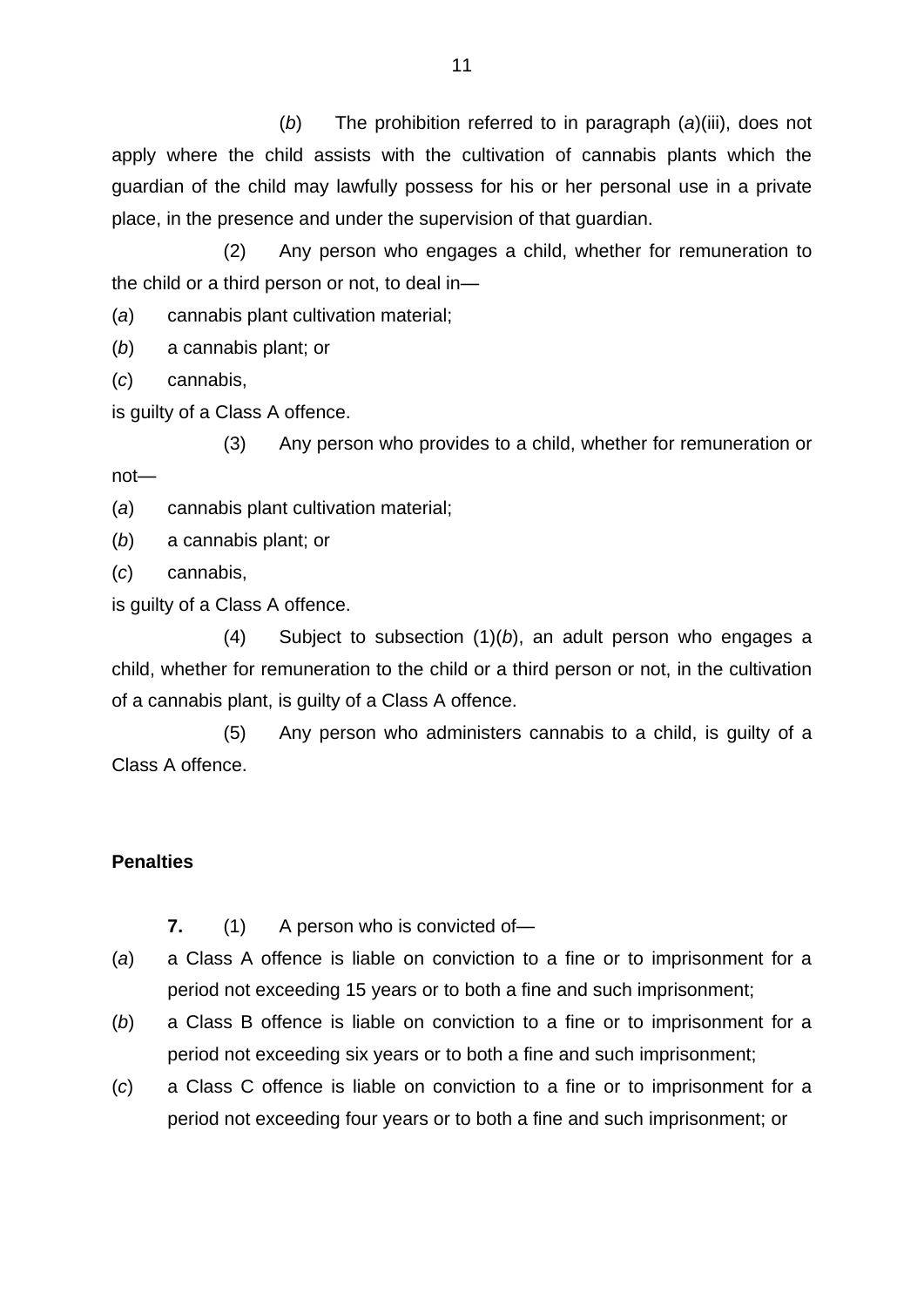(*d*) a Class D offence is liable on conviction to a fine or to imprisonment for a period not exceeding two years or to both a fine and such imprisonment.

## **Expungement of criminal records of persons convicted of possession or use of cannabis**

- **8.** (1) Where a court has convicted a person of a contravention of —
- (*a*) section 2(*b*) of the Abuse of Dependence-producing Substances and Rehabilitation Centres Act, 1971 (Act No. 41 of 1971), in that the person used or possessed the dependence-producing drug or plant of cannabis (dagga);
- (*b*) section 4(*b*) of the Drugs and Drug Trafficking Act, 1992 (Act No. 140 of 1992), in that the person used or possessed the undesirable dependenceproducing substance of cannabis (dagga); or
- (*c*) any law of the former Republics of Transkei, Bophuthatswana, Ciskei or Venda, or of any former self-governing territory, as provided for in the Selfgoverning Territories Constitution Act, 1971 (Act No. 21 of 1971), before the commencement of the Constitution of the Republic of South Africa, 1993 (Act No. 200 of 1993), that criminalised the use or possession of cannabis (dagga),

the criminal record, containing the conviction and sentence in question, of that person in respect of that offence must be expunged automatically by the Criminal Record Centre of the South African Police Service.

(2) Where the criminal record of a person referred to in subsection (1) has not been expunged automatically as provided for in that subsection, the criminal record of that person must, on his or her written application to the Director-General: Justice and Constitutional Development, in the prescribed form and manner, be expunged.

(3) The Director-General: Justice and Constitutional Development must, on receipt of the written application of an applicant referred to in subsection (2), issue a prescribed certificate of expungement, directing that the conviction and sentence of the person be expunged, if the Director-General is satisfied that the person complies with the criteria set out in subsection (1).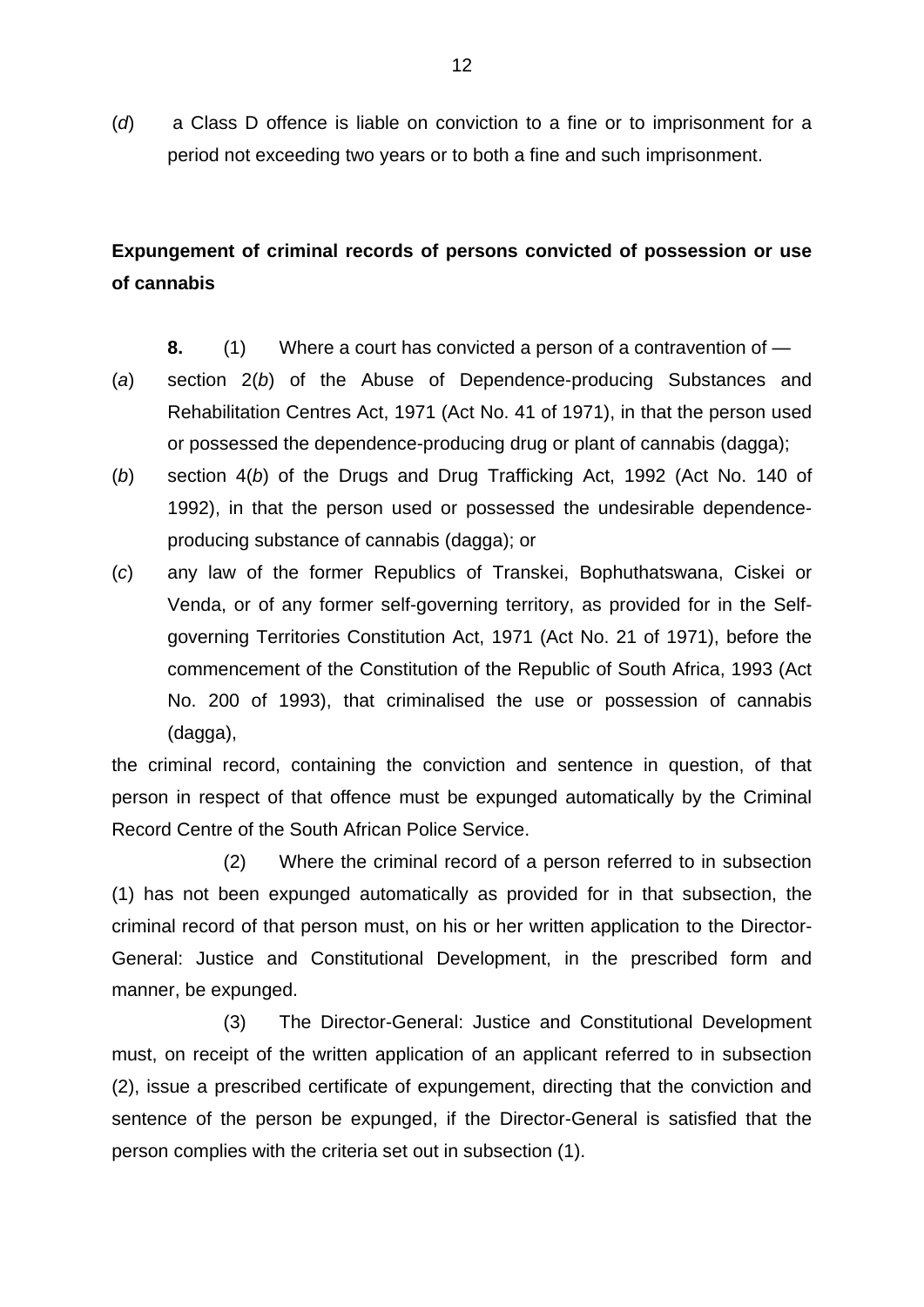(4) An applicant to whom a certificate of expungement has been issued as provided for in subsection (3) must, in the prescribed manner, submit the certificate to the head of the Criminal Record Centre of the South African Police Service, to be dealt with in accordance with subsection (5).

(5) (*a*) The head of the Criminal Record Centre of the South African Police Service or a senior person or person at the rank of Director or above, employed at the Centre, who has or have been authorised, in writing, by the head of the Centre to do so, must expunge the criminal record of a person if he or she is furnished by the applicant with a certificate of expungement as provided for in subsection (3).

(*b*) The head of the Criminal Record Centre of the South African Police Service must, on the written request of an applicant, in writing, confirm that the criminal record of the person has been expunged.

(6) Where the Director-General: Justice and Constitutional Development, in terms of subsection (3), has issued a certificate of expungement, and it subsequently appears that the applicant did not qualify for the expungement of his or her criminal record, the Director-General must—

- (*a*) inform the applicant in writing of the information that has come to his or her attention and that he or she intends to revoke the certificate of expungement;
- (*b*) afford the applicant an opportunity to furnish compelling written reasons to him or her within 90 working days after he or she is informed of the intention to revoke, why his or her record should remain expunged;
- (*c*) inform the applicant in writing within 30 working days after a decision is made of—
	- (i) his or her decision; and
	- (ii) the reasons for revoking the certificate of expungement; and
- (*d*) inform the head of the Criminal Record Centre of the South African Police Service, in writing within 14 working days after the decision was made, to revoke the certificate of expungement and to reinstate the convictions and sentences in question.

(7) If the applicant fails to furnish compelling reasons contemplated in subsection (6)(*b*), the Director-General may, subject to the Promotion of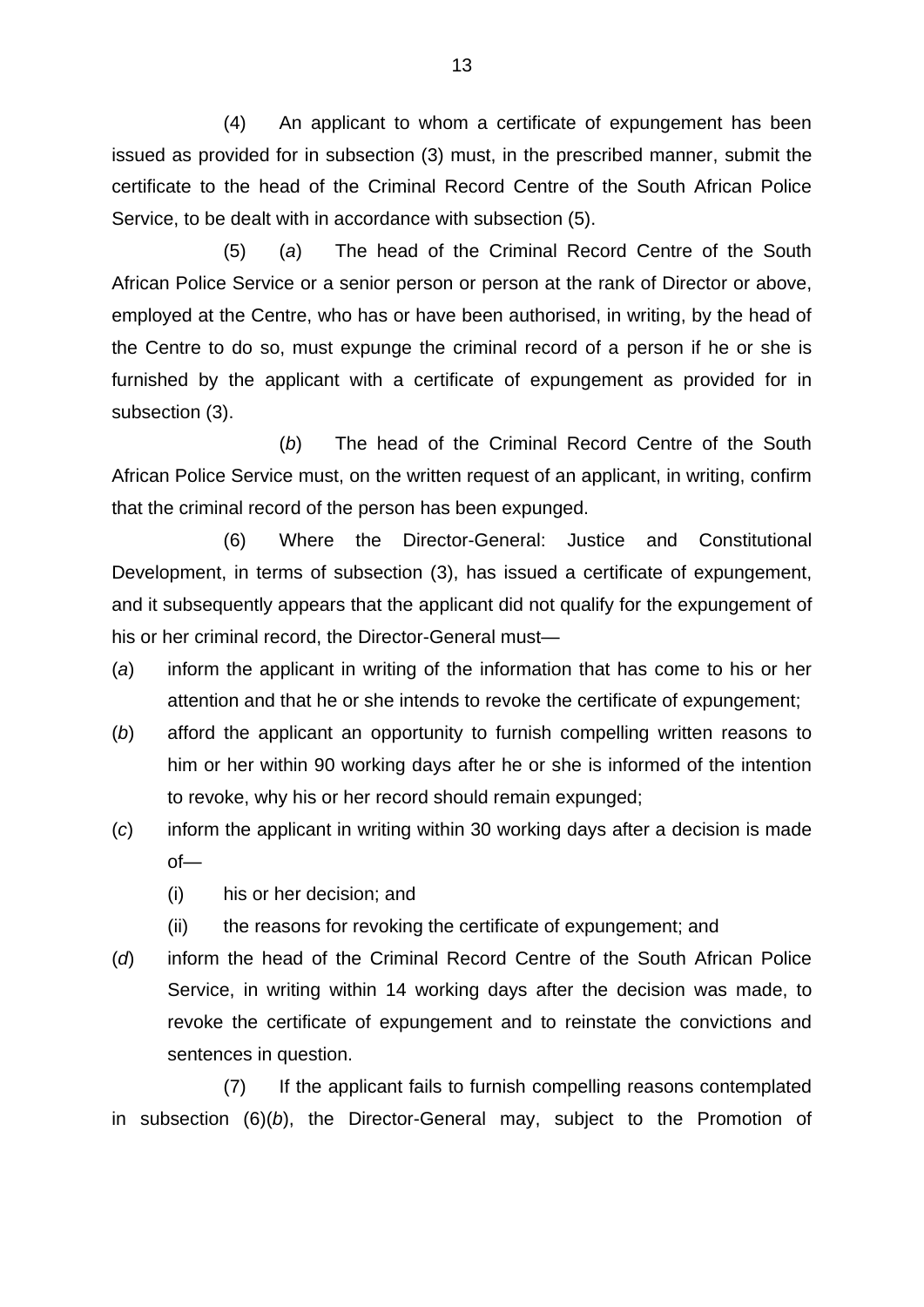Administrative Justice Act, 2000 (Act No. 2 of 2000), revoke the certificate of expungement.

(8) (*a*) The Director-General: Justice and Constitutional Development may delegate any power or assign any duty conferred upon or assigned to him or her in terms of subsection (3) or (6) to an appropriately qualified official in the employ of the Department of Justice and Constitutional Development at the rank of Deputy Director-General.

(*b*) A delegation or assignment in terms of paragraph (*a*)—

- (i) is subject to any limitation, condition and direction which the Director-General may impose;
- (ii) must be in writing; and
- (iii) does not divest the Director-General of the responsibility concerning the exercise of the power or the performance of the duty.
	- (*c*) The Director-General may—
- (i) confirm, vary or revoke any decision taken in consequence of a delegation or assignment in terms of this subsection, subject to any rights that may have accrued to a person as a result of the decision; and
- (ii) at any time withdraw a delegation or assignment.

#### **Regulations**

- **9.** (1) The Minister must make regulations to prescribe—
- (*a*) the manner of measuring immature cannabis plants and seedlings as contemplated in section 1;
- (*b*) the requirements or standards regarding the cultivation of cannabis plants in a private place for personal use as contemplated in section 3(2)(*b*);
- (*c*) the requirements or standards regarding the storing of cannabis as contemplated in section 4(3)(*b*);
- (*d*) the requirements or standards regarding the transportation of cannabis as contemplated in section 4(6);
- (*e*) the distance from a window of, ventilation inlet of, doorway to or entrance into another place as contemplated in section 5(4)(*a*);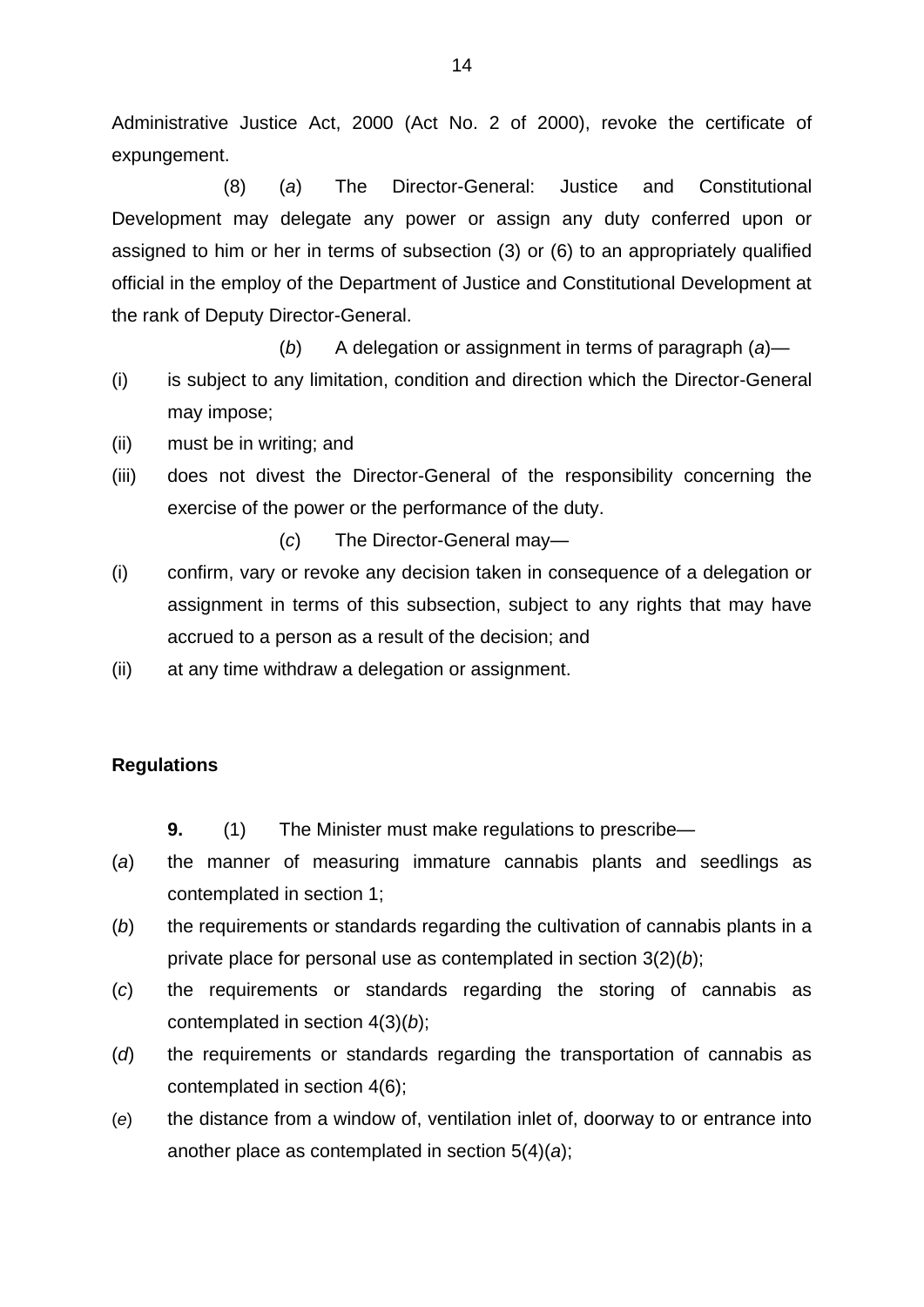- (*f*) the form on which a person's written application for the expungement of his or her criminal record must be made, as provided for in section 8(2);
- (*g*) the certificate of expungement to be issued by the Director-General: Justice and Constitutional Development as provided for in section 8(3); and
- (*h*) the manner in which the Director-General must submit certificates of expungement that have been issued, to the head of the Criminal Record Centre of the South African Police Service, as provided for in section 8(4).
	- (2) The Minister may make regulations to prescribe—
- (*a*) the places where cannabis may not be consumed as contemplated in section  $5(5);$
- (*b*) the manner in which cannabis plants or cannabis in excess of the prescribed quantity must be disposed of; and
- (*c*) any other matter which is necessary or expedient to achieve the objects of this Act.

(3) Regulations made in terms of subsection (2)(*b*) and (*c*), may prescribe penalties for any contravention thereof or failure to comply therewith, not exceeding a fine or imprisonment for a period of six months or both a fine and such imprisonment.

#### **Repeal or amendment of laws**

**10.** The laws mentioned in Schedule 5 are hereby repealed or amended to the extent reflected in the third Column of the Schedule.

#### **Short title and commencement**

**11.** This Act is called the Cannabis for Private Purposes Act, 2020, and comes into operation on a date fixed by the President by proclamation in the *Gazette*.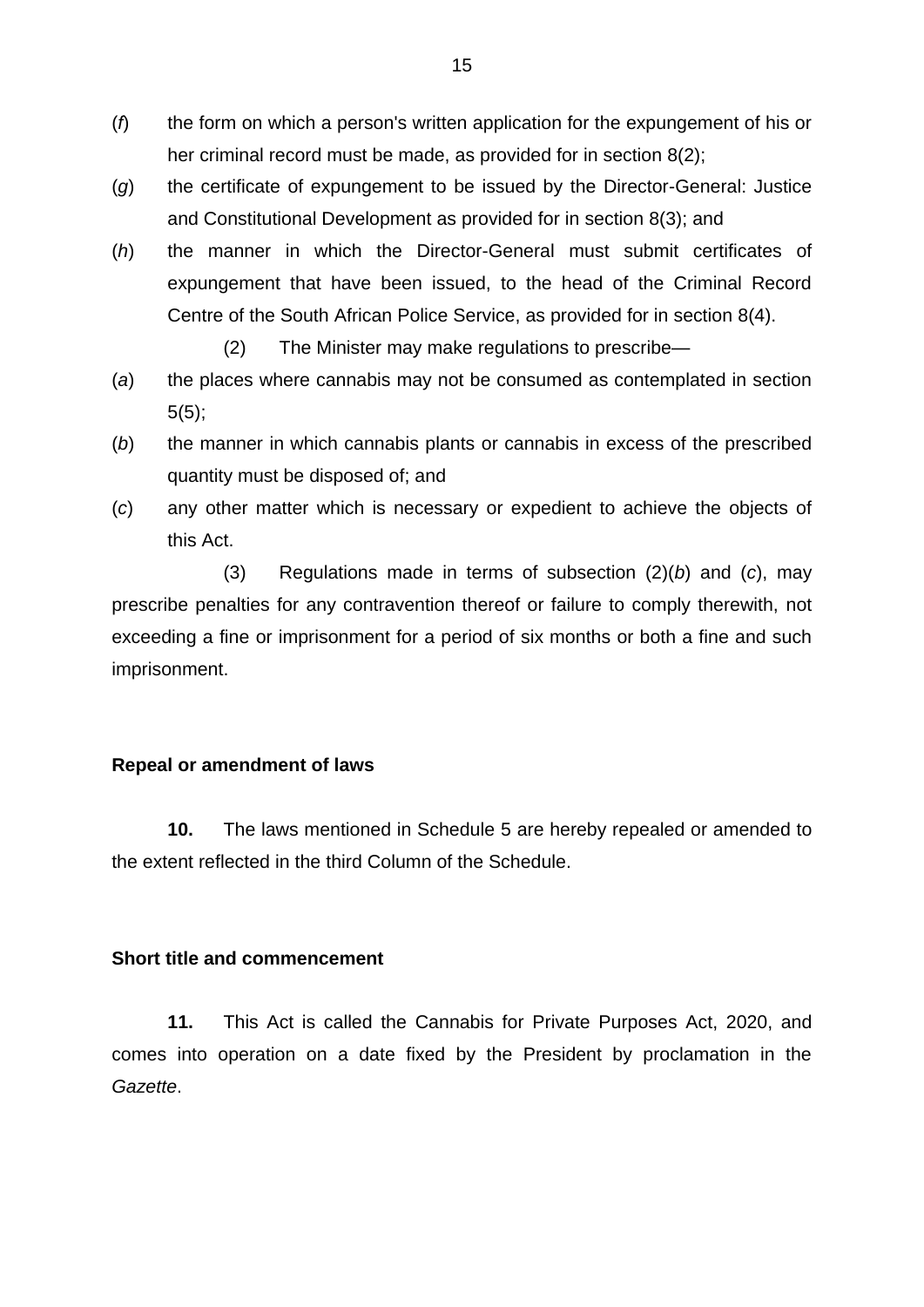## **Schedule 1**

## *(Section 1)*

## **CANNABIS PLANT EQUIVALENT**

| Column 1                       | <b>Column 2</b>                                                |
|--------------------------------|----------------------------------------------------------------|
| <b>Class of cannabis plant</b> | Quantity that is equivalent to one<br>flowering cannabis plant |
| Immature cannabis plant        | Two plants                                                     |

## **Schedule 2**

*(Section 1)*

## **CANNABIS EQUIVALENT**

| Column 1<br><b>Class of cannabis</b> | Column <sub>2</sub><br>Quantity that is equivalent to 1 gram<br>of dried cannabis |
|--------------------------------------|-----------------------------------------------------------------------------------|
| (a) Fresh cannabis                   | Five grams                                                                        |
| (b) Cannabis solid concentrates      | $0, 25$ gram                                                                      |
| (c) Cannabis liquid concentrates     | $0, 25$ gram                                                                      |

## **Schedule 3**

*(Sections 1 and 2)*

## **PRESCRIBED QUANTITY**

| <b>Column 1</b><br><b>Sections</b> | Column <sub>2</sub><br><b>Quantity of class</b>                                                                                                                                                                                   |
|------------------------------------|-----------------------------------------------------------------------------------------------------------------------------------------------------------------------------------------------------------------------------------|
| (a) Section $2(1)(a)$              | Unlimited seeds and seedlings                                                                                                                                                                                                     |
| (b) Section $2(1)(b)$              | Four flowering cannabis plants or cannabis plant<br>(i)<br>equivalent per adult person; or<br>(ii) eight flowering cannabis plants or cannabis plant<br>equivalent per dwelling which is occupied by two or<br>more adult persons |
| $(c)$ Section $2(1)(c)$            | 100 grams dried cannabis or cannabis equivalent                                                                                                                                                                                   |
| ( $d$ ) Section 2(1)( $d$ )        | 600 grams dried cannabis or cannabis equivalent<br>(i)<br>per adult; or<br>(ii) 1200 grams dried cannabis or cannabis equivalent<br>per dwelling which is occupied by two or more adult<br>persons                                |
| (e) Section $2(1)(e)$              | One flowering cannabis plant or cannabis<br>plant<br>equivalent                                                                                                                                                                   |
| ( $\beta$ ) Section 2(3)(a)        | 30 seeds or seedlings or any combination thereof                                                                                                                                                                                  |
| $(g)$ Section $2(3)(b)$            | flowering cannabis plant or cannabis<br><b>One</b><br>plant                                                                                                                                                                       |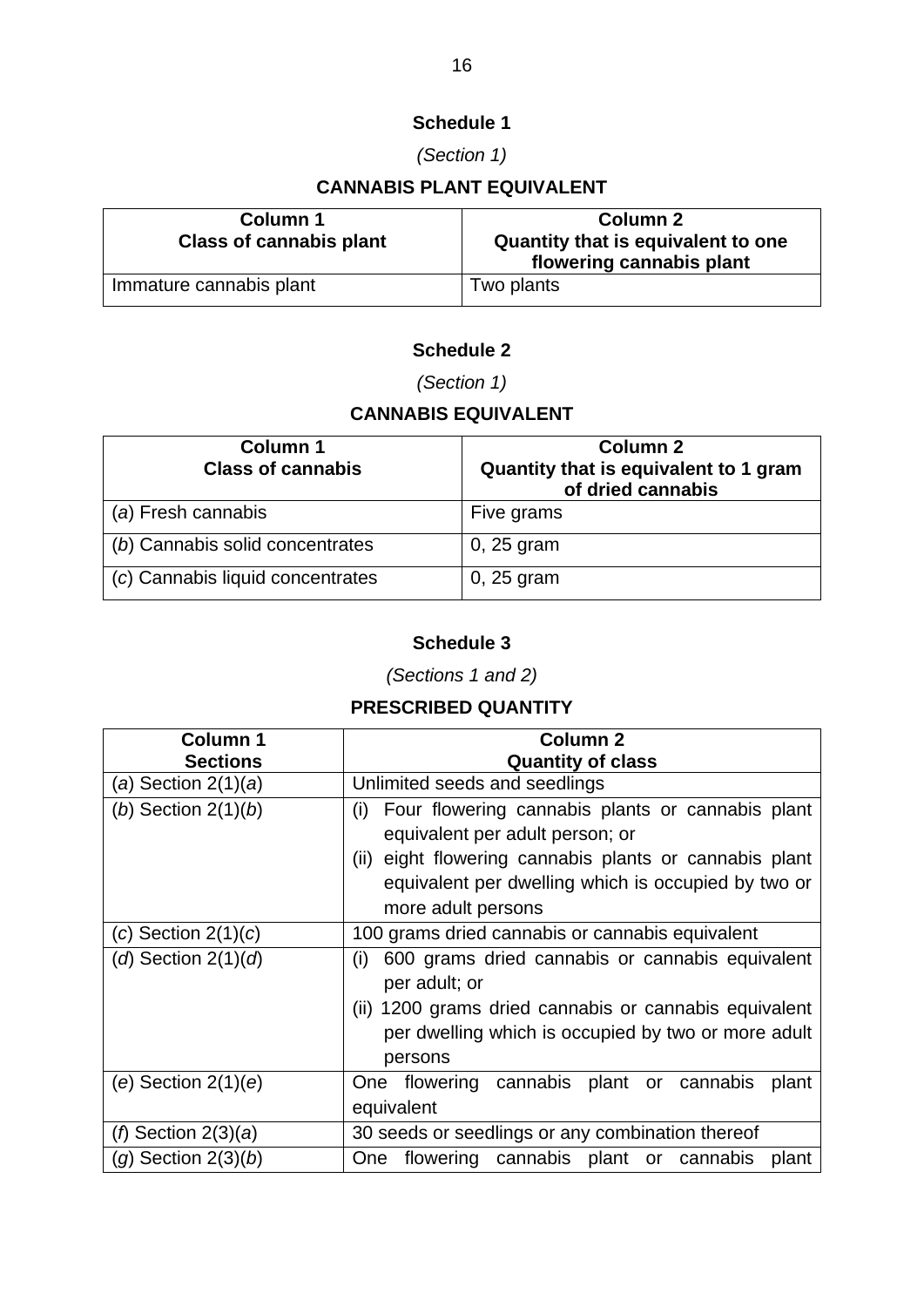|                       | equivalent                                      |
|-----------------------|-------------------------------------------------|
| $(h)$ Section 2(3)(c) | 100 grams dried cannabis or cannabis equivalent |

## **Schedule 4**

*(Sections 1, 3 and 4)*

# **TRAFFICABLE AND COMMERCIAL QUANTITIES**

| <b>Column 1</b><br><b>Sections</b> | <b>Column 2</b><br><b>Trafficable quantity of class</b> | <b>Column 3</b><br><b>Commercial quantity of</b><br>class |
|------------------------------------|---------------------------------------------------------|-----------------------------------------------------------|
| (a) Section $3(1)(b)$              | (i) Six flowering cannabis plants                       |                                                           |
|                                    | or cannabis plant equivalent                            |                                                           |
|                                    | per adult person; or                                    |                                                           |
|                                    | twelve flowering cannabis<br>(ii)                       |                                                           |
|                                    | cannabis<br>plants<br>plant<br>or                       |                                                           |
|                                    | equivalent<br>dwelling<br>per                           |                                                           |
|                                    | which is occupied by two or                             |                                                           |
|                                    | more adult persons                                      |                                                           |
| (b) Section $3(1)(c)$              |                                                         | Nine flowering cannabis<br>(i)                            |
|                                    |                                                         | plants or cannabis plant                                  |
|                                    |                                                         | equivalent<br>adult<br>per                                |
|                                    |                                                         | person; or                                                |
|                                    |                                                         | flowering<br>(ii)<br>Eighteen                             |
|                                    |                                                         | cannabis<br>plants<br>or                                  |
|                                    |                                                         | cannabis<br>plant                                         |
|                                    |                                                         | equivalent per dwelling                                   |
|                                    |                                                         | which is occupied by                                      |
|                                    |                                                         | adult<br>two<br>more<br>or                                |
|                                    |                                                         | persons                                                   |
| $(c)$ Section 3(4) $(b)$           | Two flowering cannabis plants or                        |                                                           |
|                                    | cannabis plant equivalent                               |                                                           |
| ( $d$ ) Section 3(4)( $c$ )        |                                                         | Four<br>flowering<br>cannabis                             |
|                                    |                                                         | plants<br>cannabis<br>plant<br>or                         |
|                                    |                                                         | equivalent                                                |
| (e) Section $3(5)(b)$              | Two flowering cannabis plants or                        |                                                           |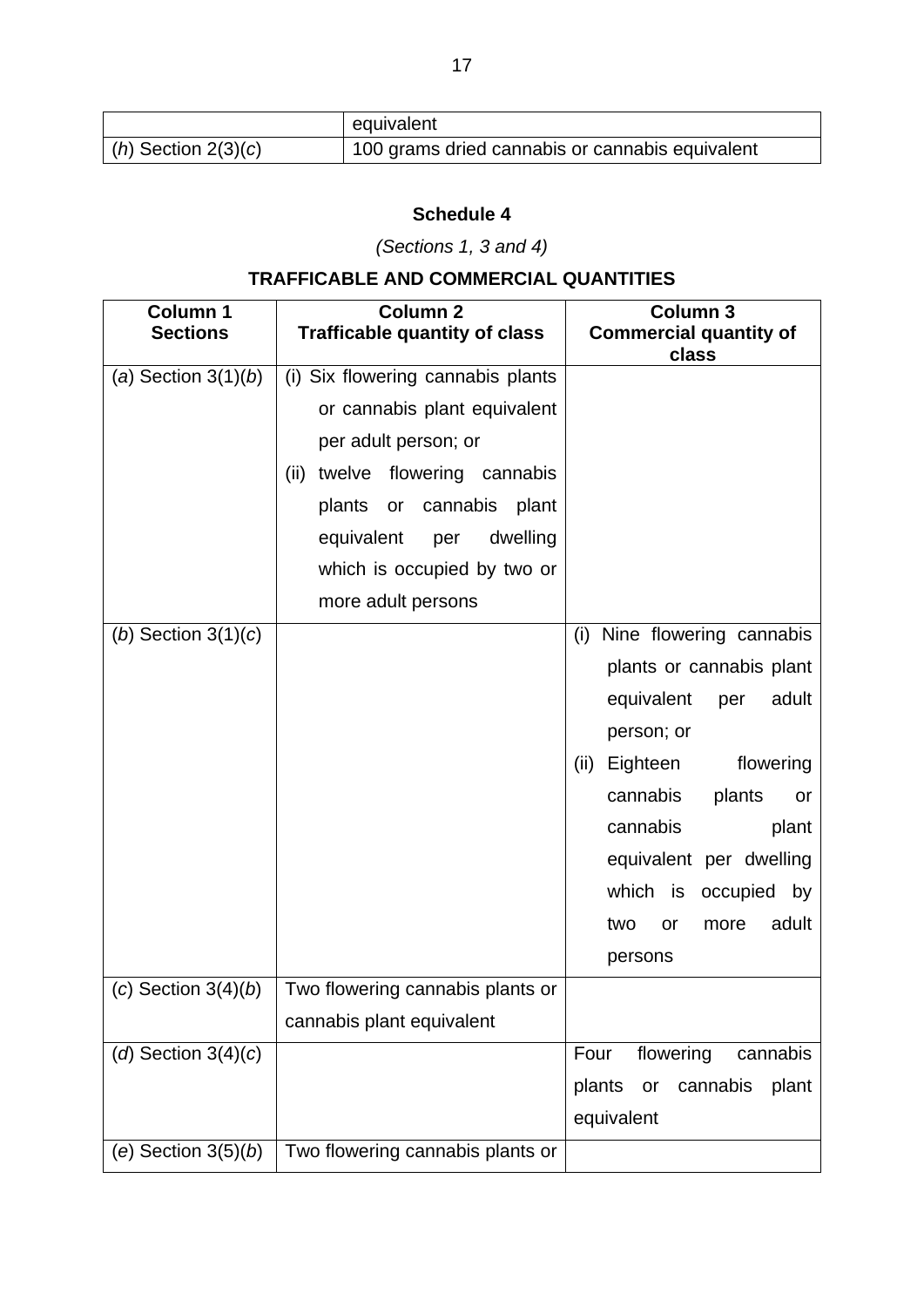| <b>Column 1</b><br><b>Sections</b> | <b>Column 2</b><br><b>Trafficable quantity of class</b> | Column <sub>3</sub><br><b>Commercial quantity of</b> |
|------------------------------------|---------------------------------------------------------|------------------------------------------------------|
|                                    |                                                         | class                                                |
|                                    | cannabis plant equivalent                               |                                                      |
| ( $f$ ) Section 3(5)( $c$ )        |                                                         | flowering<br>Four<br>cannabis                        |
|                                    |                                                         | plants or<br>cannabis<br>plant                       |
|                                    |                                                         | equivalent                                           |
| $(g)$ Section $4(1)(b)$            | 200 grams dried cannabis or                             |                                                      |
|                                    | cannabis equivalent                                     |                                                      |
| ( <i>h</i> ) Section $4(1)(c)$     |                                                         | 300 grams dried cannabis or                          |
|                                    |                                                         | cannabis equivalent                                  |
| $(i)$ Section $4(2)(b)$            | (i)<br>800 grams dried cannabis or                      |                                                      |
|                                    | cannabis<br>equivalent<br>per                           |                                                      |
|                                    | adult; or                                               |                                                      |
|                                    | 1500 grams dried cannabis<br>(ii)                       |                                                      |
|                                    | or cannabis equivalent per                              |                                                      |
|                                    | dwelling which is occupied                              |                                                      |
|                                    | adult<br>by<br>two<br>or<br>more                        |                                                      |
|                                    | persons                                                 |                                                      |
| ( $j$ ) Section 4(2)( $c$ )        |                                                         | (i)<br>1000<br>dried<br>grams                        |
|                                    |                                                         | cannabis<br>cannabis<br>or                           |
|                                    |                                                         | equivalent per adult; or                             |
|                                    |                                                         | 2000<br>(ii)<br>dried<br>grams                       |
|                                    |                                                         | cannabis or<br>cannabis                              |
|                                    |                                                         | equivalent per dwelling                              |
|                                    |                                                         | which is occupied by                                 |
|                                    |                                                         | adult<br>two<br>more<br>or                           |
|                                    |                                                         | persons                                              |
| $(k)$ Section $4(4)(b)$            | 200 grams dried cannabis or                             |                                                      |
|                                    | cannabis equivalent                                     |                                                      |
| ( $\ell$ ) Section 4(4)(c)         |                                                         | 300 grams dried cannabis or                          |
|                                    |                                                         | cannabis equivalent                                  |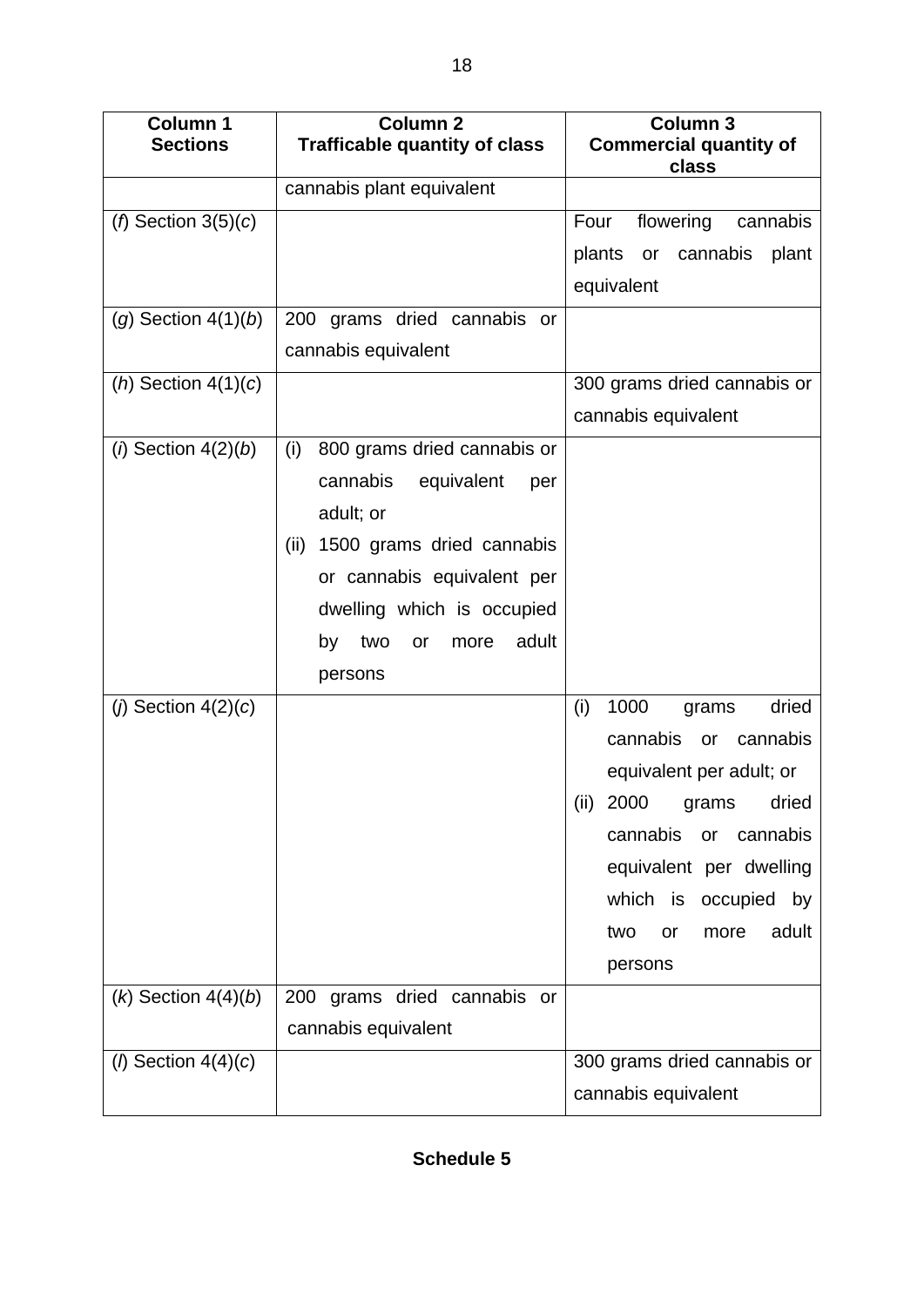# *(Section 10)*

## **LAWS REPEALED OR AMENDED**

| <b>Number and year</b><br>of law | <b>Short title</b>                         | <b>Extent of repeal or amendment</b>                                                                                                                                                                                                                                                                                                                                                                                                                                                                                                                                                                                                                                                                            |
|----------------------------------|--------------------------------------------|-----------------------------------------------------------------------------------------------------------------------------------------------------------------------------------------------------------------------------------------------------------------------------------------------------------------------------------------------------------------------------------------------------------------------------------------------------------------------------------------------------------------------------------------------------------------------------------------------------------------------------------------------------------------------------------------------------------------|
| Act No. 140 of<br>1992           | Drugs and Drug<br>Trafficking Act,<br>1992 | (a) Part II of Schedule 2 is amended by the deletion of the<br>item:<br>"Dronabinol [(-)-transdelta-9-tetrahydrocannabinol]."<br>(b) Part III of Schedule 2 is amended by the deletion of the<br>items:<br>(i) "Cannabis (dagga), the whole plant or any portion or<br>product thereof, except dronabinol [(-)-transdelta-9-<br>tetrahydrocannabinol]"; and<br>(ii) "Tetrahydrocannabinol".                                                                                                                                                                                                                                                                                                                     |
| Act No. 93 of 1996               | National Road<br>Traffic Act, 1996         | (a) The Index to the Act is amended by-<br>the substituted for the heading to Chapter XI of the<br>(i)<br>following heading:<br><b>"RECKLESS</b><br><b>OR</b><br><b>NEGLIGENT</b><br>DRIVING,<br>INCONSIDERATE DRIVING, DRIVING WHILE UNDER<br>THE INFLUENCE OF INTOXICATING LIQUOR, THC<br>OR A DRUG HAVING A NARCOTIC EFFECT, AND<br><b>MISCELLANEOUS OFFENCES"</b> ; and<br>the substitution for item 65 of Chapter XI of the following<br>(ii)<br>item:<br>"Driving or occupying driver's seat while under the<br>influence of intoxicating liquor[ or], a drug having<br>narcotic effect or THC, or with excessive amount of<br>alcohol or THC or a drugs having a narcotic effect in<br>blood or breath"; |
|                                  |                                            | The insertion in section 1-<br>(b)<br>(i) after the definition of "driving licence testing<br>centre" of the following definition:<br>"drug having a narcotic effect' means any<br>substance or a combination of substances that have<br>an impairing effect on a person's ability to control his<br>or her actions, but excludes THC;"; and<br>(ii) after the definition of "testing station" of the<br>following definition:<br>"THC' means any substance containing (-)-trans-<br>delta-9-tetrahydrocannabinol;".                                                                                                                                                                                            |
|                                  |                                            | (c) The amendment of section 15 by the substitution in<br>subsection (1) for paragraph $(g)$ of the following<br>paragraph:<br>"(g) if he or she is addicted to the use of any drug<br>having a narcotic effect, or the excessive use of<br>intoxicating liquor or THC; or".                                                                                                                                                                                                                                                                                                                                                                                                                                    |
|                                  |                                            | (d) The amendment of section 61 by the substitution in<br>subsection $(1)$ for paragraph $(g)$ of the following<br>paragraph:<br>"(g) not, except on the instructions of or when<br>administered by a medical practitioner in the case<br>of injury or shock, take any intoxicating liquor, THC,<br>or drug having a narcotic effect unless he or she<br>has complied with the provisions of paragraph $(f)$ ,<br>where it is his or her duty to do so, and has been<br>examined by a medical practitioner if such                                                                                                                                                                                              |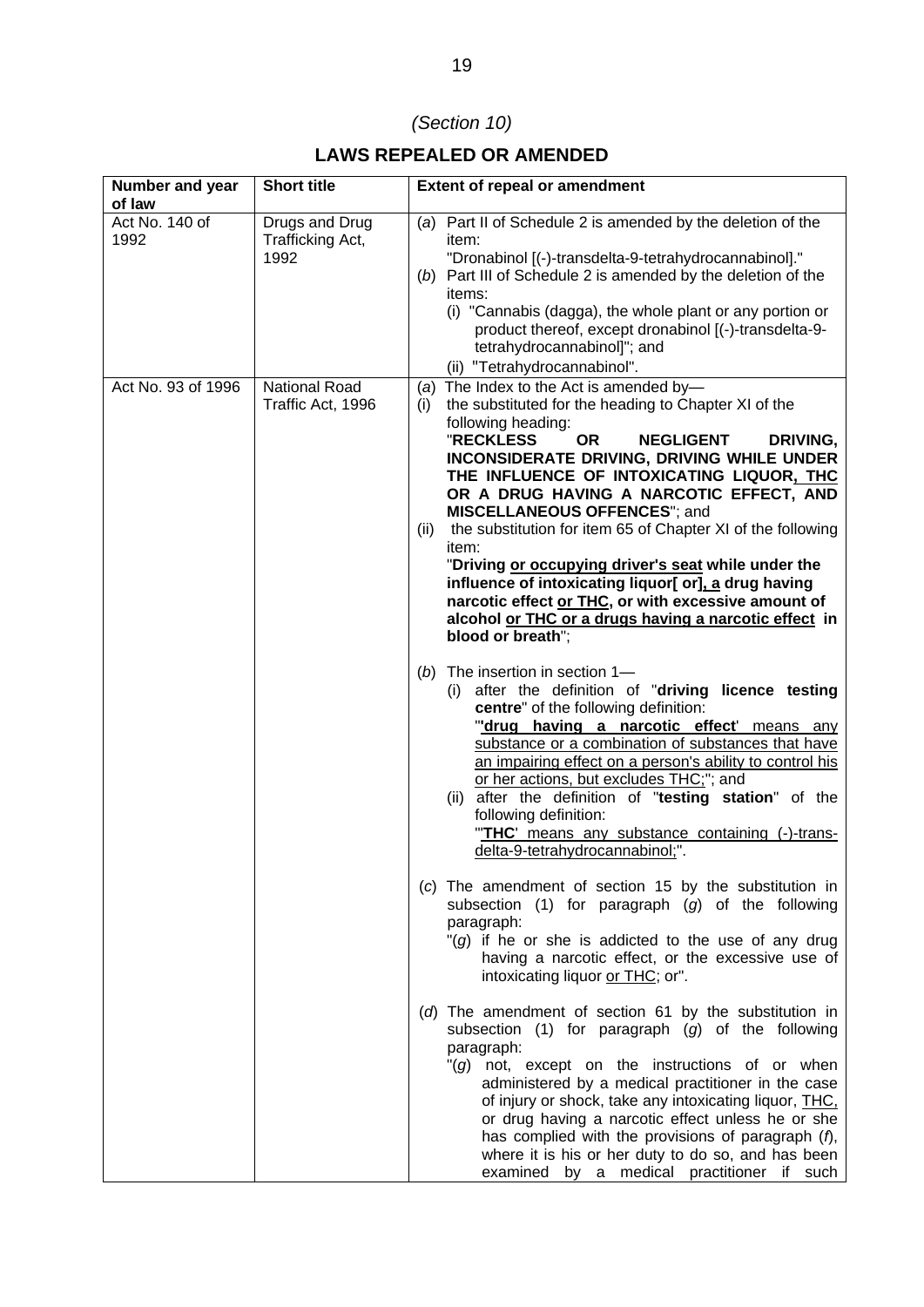| <b>Number and year</b><br>of law | <b>Short title</b> | <b>Extent of repeal or amendment</b>                                                                        |
|----------------------------------|--------------------|-------------------------------------------------------------------------------------------------------------|
|                                  |                    | examination is required by a traffic officer.".                                                             |
|                                  |                    | The amendment of section 65 by-<br>(e)                                                                      |
|                                  |                    | the substitution for the heading to that section of the<br>(i)                                              |
|                                  |                    | following heading:                                                                                          |
|                                  |                    | "Driving or occupying driver's seat while under                                                             |
|                                  |                    | the influence of intoxicating liquor[ or], a drug                                                           |
|                                  |                    | having narcotic effect or THC, or with excessive<br>amount of alcohol or THC or a drugs having a            |
|                                  |                    | narcotic effect in blood or breath";                                                                        |
|                                  |                    | (ii) the substitution for subsections $(1)$ , $(2)$ and $(3)$ of                                            |
|                                  |                    | the following subsections, respectively:                                                                    |
|                                  |                    | No person shall on a public<br>"(1)<br>road                                                                 |
|                                  |                    | (a) drive a vehicle; or                                                                                     |
|                                  |                    | (b) occupy the driver's seat of a motor vehicle the                                                         |
|                                  |                    | engine of which is running,                                                                                 |
|                                  |                    | while under the influence of intoxicating liquor, THC                                                       |
|                                  |                    | or a drug having a narcotic effect or any combination<br>thereof.                                           |
|                                  |                    | No person shall on a public<br>(2)                                                                          |
|                                  |                    | road                                                                                                        |
|                                  |                    | (a) drive a vehicle; or                                                                                     |
|                                  |                    | (b) occupy the driver's seat of a motor vehicle the<br>engine of which is running,                          |
|                                  |                    | while the concentration of-                                                                                 |
|                                  |                    | $(i)$ alcohol;                                                                                              |
|                                  |                    | $(ii)$ THC;                                                                                                 |
|                                  |                    | (iii) a drug having a narcotic effect; or                                                                   |
|                                  |                    | (iv) any combination of (i), (ii) and (iii),<br>in any specimen of blood taken from any part of his         |
|                                  |                    | or her body is not less than [0,05 gram per 100                                                             |
|                                  |                    | millilitres, or in the case of a professional driver                                                        |
|                                  |                    | referred to in section 32, not less than 0,02                                                               |
|                                  |                    | gram per 100 millilitres] the concentration of<br>alcohol, THC or a drug having a narcotic effect or a      |
|                                  |                    | combination thereof specified in subsection (10).                                                           |
|                                  |                    | (3) For purposes of subsection (2)                                                                          |
|                                  |                    | or subsection $5(a)$ or $(b)(ii)$ , [I]if, in any prosecution                                               |
|                                  |                    | for an alleged contravention of a provision of<br>[subsection (2)] those subsections, it is proved that     |
|                                  |                    | the concentration of alcohol, THC or other drug                                                             |
|                                  |                    | having a narcotic effect or a combination thereof, in                                                       |
|                                  |                    | any specimen of blood taken from any part of the                                                            |
|                                  |                    | body of the person concerned was not less than                                                              |
|                                  |                    | [0,05 gram per 100 millilitres] the concentration<br>specified in subsection (10) or (11), respectively, at |
|                                  |                    | any time within two hours after the alleged                                                                 |
|                                  |                    | contravention, it shall be presumed, in the absence                                                         |
|                                  |                    | of evidence to the contrary, that such concentration                                                        |
|                                  |                    | was not less than [0,05 gram per 100 millilitres at<br>the time of the alleged contravention, or in the     |
|                                  |                    | case of a professional driver referred to in                                                                |
|                                  |                    | section 32, not less than 0,02 gram per 100                                                                 |
|                                  |                    | millilitres it shall be presumed, in the absence of                                                         |
|                                  |                    | evidence<br>the<br>that<br>such<br>to<br>contrary,                                                          |
|                                  |                    | concentration was not less than 0,02 gram per<br>100 millilitres] the concentrations specified in those     |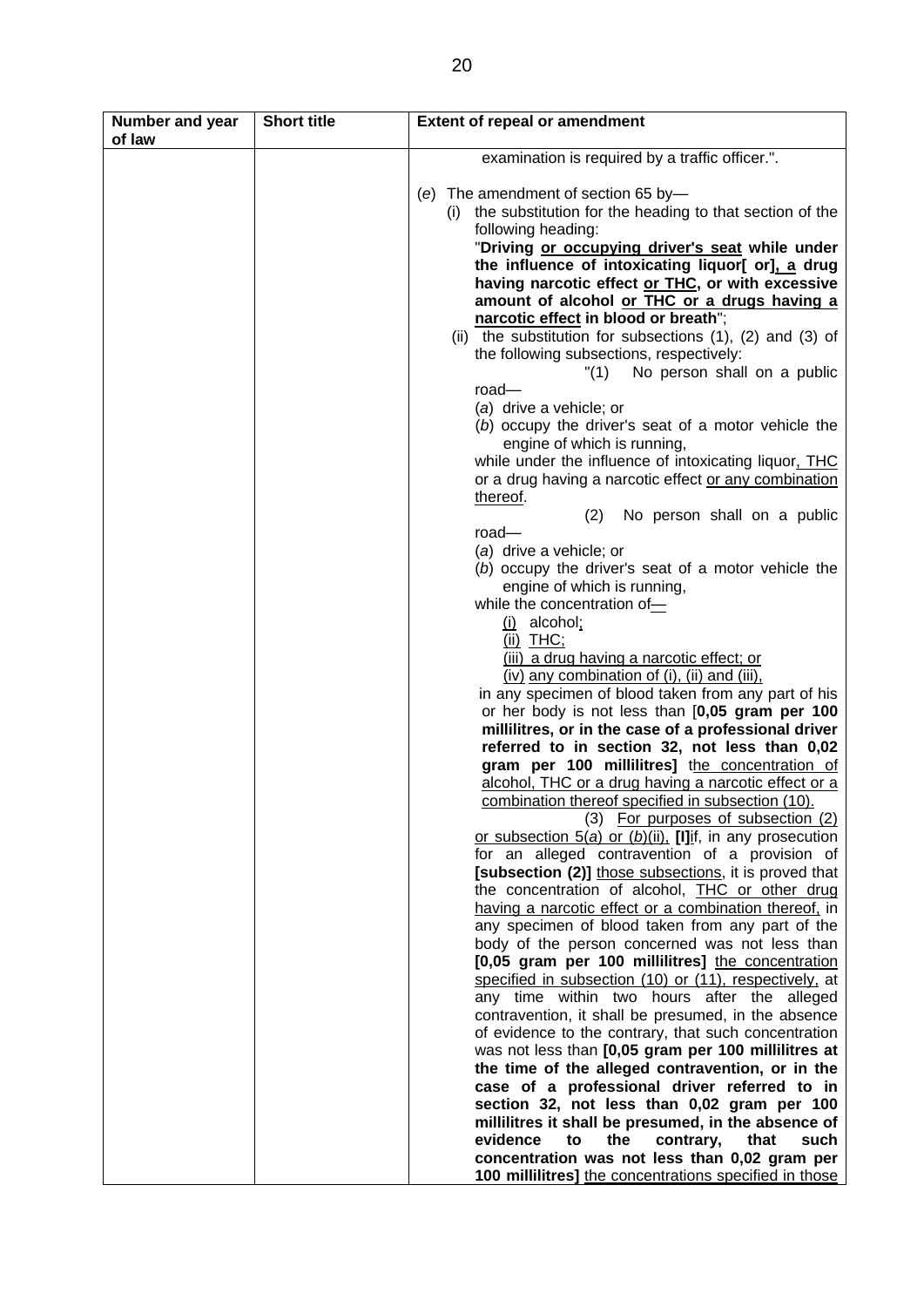| <b>Number and year</b><br>of law | <b>Short title</b> | <b>Extent of repeal or amendment</b>                                                                     |
|----------------------------------|--------------------|----------------------------------------------------------------------------------------------------------|
|                                  |                    | subsections, respectively, at the time of the alleged                                                    |
|                                  |                    | contravention.";                                                                                         |
|                                  |                    | (iii) the substitution for subsections $(5)$ and $(6)$ of the                                            |
|                                  |                    | following subsections respectively:                                                                      |
|                                  |                    | No person shall on a public<br>"(5)                                                                      |
|                                  |                    | $road -$                                                                                                 |
|                                  |                    | (a) drive a vehicle; or<br>(b) occupy the driver's seat of a motor vehicle, the                          |
|                                  |                    | engine of which is running,                                                                              |
|                                  |                    | while the concentration-                                                                                 |
|                                  |                    | (i) of alcohol in any specimen of breath exhaled                                                         |
|                                  |                    | by such person is not less than [0,24                                                                    |
|                                  |                    | milligrams per 1 000 millilitres, or in the                                                              |
|                                  |                    | case of a professional driver referred to                                                                |
|                                  |                    | not less<br>section<br>32,<br>than<br>0,10<br>in.                                                        |
|                                  |                    | milligrams<br>1000<br>millilitres]<br>per<br>the                                                         |
|                                  |                    | concentration specified in subsection (11);<br>or                                                        |
|                                  |                    | (ii) of alcohol in any specimen of breath exhaled                                                        |
|                                  |                    | by such person in combination with THC or                                                                |
|                                  |                    | having a narcotic effect in any<br>drug                                                                  |
|                                  |                    | specimen of blood taken from any part of the                                                             |
|                                  |                    | body of the person is not less than the                                                                  |
|                                  |                    | concentration specified in subsection (11).                                                              |
|                                  |                    | (6) If, in any prosecution for a                                                                         |
|                                  |                    | contravention of a provision of subsection (5), it is<br>proved that the concentration of alcohol in any |
|                                  |                    | specimen of breath of the person concerned [was                                                          |
|                                  |                    | not less than 0,24 milligrams per 1 000 millilitres                                                      |
|                                  |                    | of breath] taken at any time within two hours after                                                      |
|                                  |                    | the alleged contravention was not less than the                                                          |
|                                  |                    | concentration specified in subsection (11), it shall be                                                  |
|                                  |                    | presumed, in the absence of evidence to the<br>contrary, that such concentration was not less than       |
|                                  |                    | [0,24 milligrams per 1 000 millilitres at the time of                                                    |
|                                  |                    | the alleged contravention, or in the case of a                                                           |
|                                  |                    | professional driver referred to in section 32, not                                                       |
|                                  |                    | less than 0,10 milligrams per 1000 millilitres, it                                                       |
|                                  |                    | shall be presumed, in the absence of evidence to                                                         |
|                                  |                    | the contrary, that such concentration was not<br>less than 0,10 milligrams per 1 000 millilitres] the    |
|                                  |                    | concentration specified in subsection (11) at the time                                                   |
|                                  |                    | of the alleged contravention.";                                                                          |
|                                  |                    | (iv) the substitution for subsection (8) of the following                                                |
|                                  |                    | subsection:                                                                                              |
|                                  |                    | "(8) Except on the instruction of or                                                                     |
|                                  |                    | when administered by a medical practitioner, no<br>person detained for an alleged contravention of any   |
|                                  |                    | provision of this section shall during his or her                                                        |
|                                  |                    | alcohol, THC or a drug<br>detention consume any                                                          |
|                                  |                    | having a narcotic effect, nicotine, or any medication                                                    |
|                                  |                    | until the specimen referred to in subsection (3) or (6)                                                  |
|                                  |                    | has been taken."; and                                                                                    |
|                                  |                    | (v) the addition of the following subsection after<br>subsection (9):                                    |
|                                  |                    | "(10) (a) Where a person is a                                                                            |
|                                  |                    | professional driver referred to in section 32-                                                           |
|                                  |                    | a concentration of less than a concentration of<br>(i)                                                   |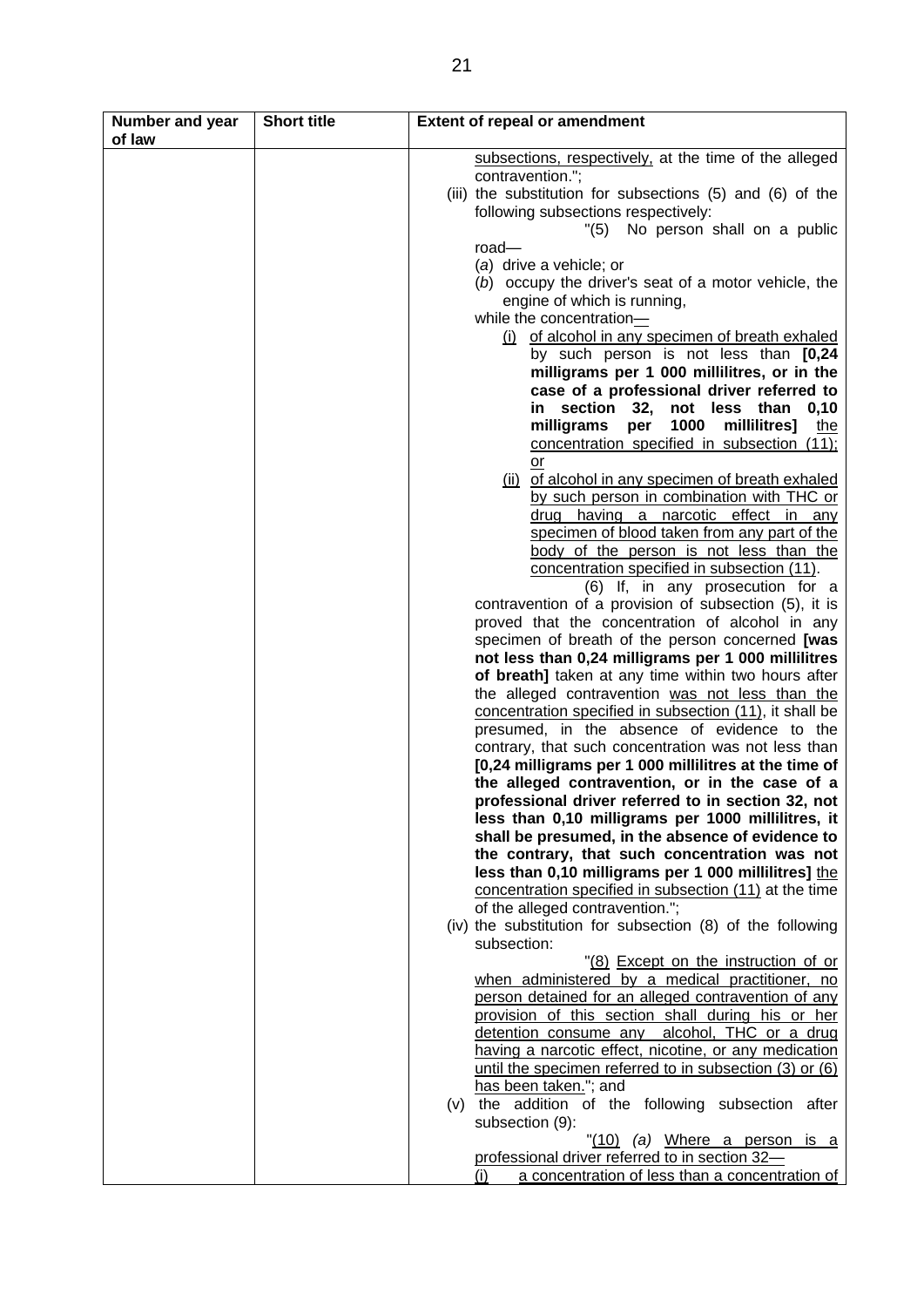| Number and year<br>of law | <b>Short title</b> |              | <b>Extent of repeal or amendment</b>                    |
|---------------------------|--------------------|--------------|---------------------------------------------------------|
|                           |                    |              |                                                         |
|                           |                    |              | a drug having a narcotic effect, as may be              |
|                           |                    |              | prescribed, per 100 millilitres of blood;               |
|                           |                    | <u>(ii)</u>  | a concentration of less than-                           |
|                           |                    |              | 0,02 gram alcohol per 100 millilitres of<br><u>(aa)</u> |
|                           |                    |              | blood;                                                  |
|                           |                    |              | 200<br>(bb)<br>nanograms THC<br>100<br>per              |
|                           |                    |              | milliliters of blood; or                                |
|                           |                    |              | 0,01<br>alcohol<br>and<br>100<br>(cc)<br>gram           |
|                           |                    |              | nanograms THC per 100 millilitres of                    |
|                           |                    |              | blood,                                                  |
|                           |                    |              | without any detectable concentration of a drug          |
|                           |                    |              | having a narcotic effect,<br>as<br>may be               |
|                           |                    |              | prescribed; or                                          |
|                           |                    | <u>(iii)</u> | a concentration of less than-                           |
|                           |                    |              | alcohol<br><u>(aa)</u><br>0,01<br>gram<br>and<br>any    |
|                           |                    |              | concentration of a drug having a                        |
|                           |                    |              | narcotic effect, as may be prescribed,                  |
|                           |                    |              | per 100 milliliers of blood; or                         |
|                           |                    |              | (bb)<br>100<br><b>THC</b><br>and<br>nanograms<br>any    |
|                           |                    |              | concentration of a drug having a                        |
|                           |                    |              | narcotic effect, as may be prescribed,                  |
|                           |                    |              | per 100 millilitres of blood.                           |
|                           |                    |              | (b) Where a person is not a                             |
|                           |                    |              | professional driver-                                    |
|                           |                    | <u>(i)</u>   | a concentration of less than a concentration of         |
|                           |                    |              | a drug having a narcotic effect, as may be              |
|                           |                    |              | prescribed, per 100 millilitres of blood;               |
|                           |                    | <u>(ii)</u>  | a concentration of less than-                           |
|                           |                    |              | 0,05 gram alcohol per 100 millilitres of<br><u>(aa)</u> |
|                           |                    |              | blood;                                                  |
|                           |                    |              | 500<br>(bb)<br><b>THC</b><br>100<br>nanograms<br>per    |
|                           |                    |              | milliliters of blood; or                                |
|                           |                    |              | 0,025<br>alcohol<br>gram<br>250<br>(cc)<br><u>and</u>   |
|                           |                    |              | nanograms THC per 100 millilitres of                    |
|                           |                    |              | blood,                                                  |
|                           |                    |              | without any detectable concentration of a drug          |
|                           |                    |              | having a narcotic effect, as may be                     |
|                           |                    |              | prescribed; or                                          |
|                           |                    | <u>(iii)</u> | a concentration of less than-                           |
|                           |                    |              | alcohol<br>(aa)<br>0,025<br>gram<br>and<br>any          |
|                           |                    |              | concentration of a drug having a                        |
|                           |                    |              | narcotic effect, as may be prescribed.                  |
|                           |                    |              | per 100 millilitres of blood; or                        |
|                           |                    |              | (bb)<br>250<br><b>THC</b><br>nanograms<br>and<br>any    |
|                           |                    |              | concentration of a drug having a                        |
|                           |                    |              | narcotic effect, as may be prescribed,                  |
|                           |                    |              | per 100 millilitres of blood.                           |
|                           |                    |              | (11)<br>(a) Where a person is a                         |
|                           |                    |              | professional driver referred to in section 32-          |
|                           |                    |              | a concentration of less than-                           |
|                           |                    | <u>(i)</u>   |                                                         |
|                           |                    |              | 0,10 milligrams alcohol<br>1000<br>per<br><u>(aa)</u>   |
|                           |                    |              | millilitres of breath; or                               |
|                           |                    |              | alcohol<br>milligrams<br>1000<br>(bb)<br>0,5<br>per     |
|                           |                    |              | millilitres<br>οf<br>breath<br>and                      |
|                           |                    |              | 100                                                     |
|                           |                    |              | nanograms THC per 100 millilitres of                    |
|                           |                    |              | blood,                                                  |
|                           |                    |              | without any detectable concentration of a drug          |